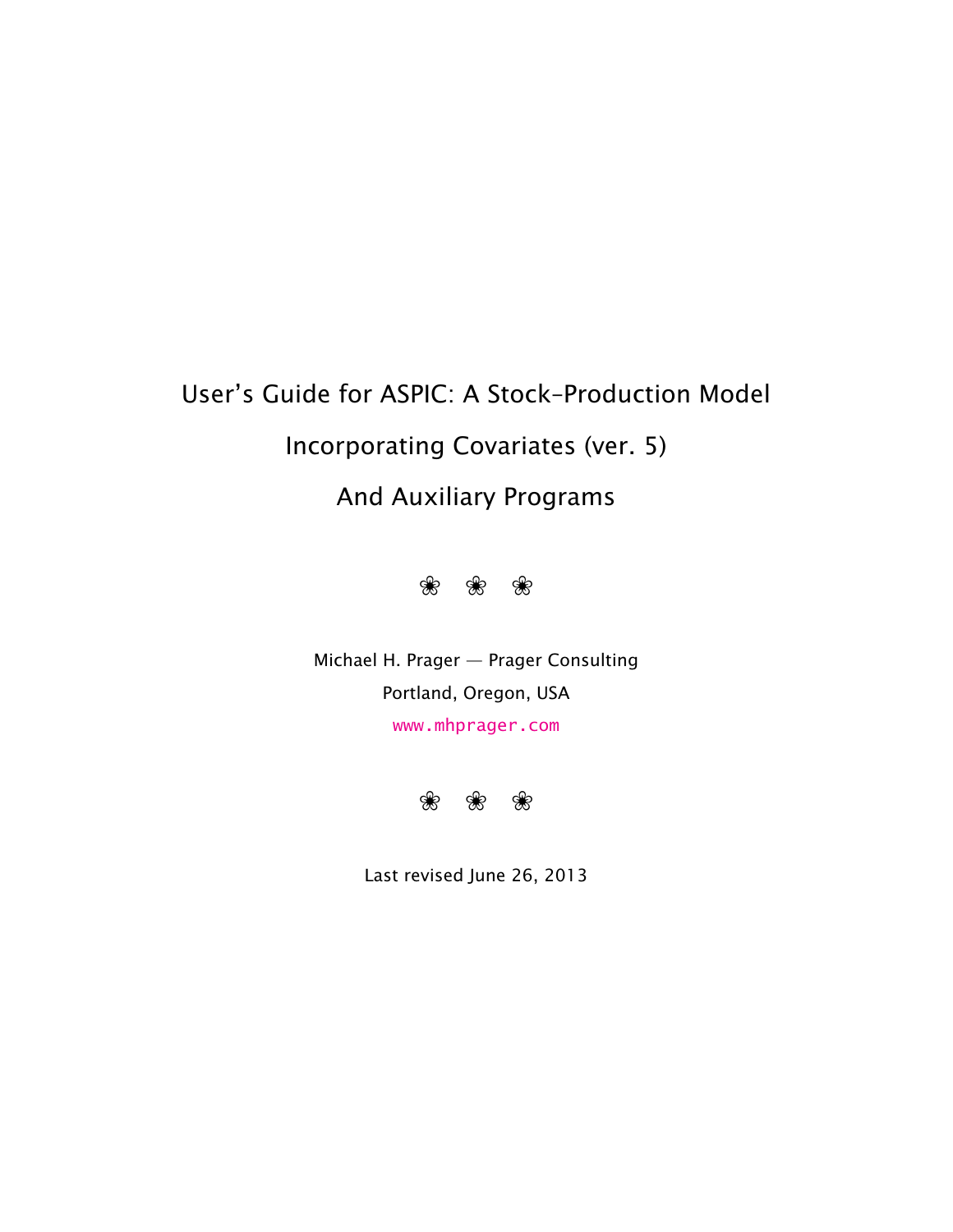# <span id="page-1-0"></span>Preface

This user's manual describes Version 5.0 of ASPIC, a computer program to estimate parameters of a nonequilibrium surplus-production model from fisheries data. Several utility programs (ASPICP, FTEST, AGRAPH) are also described. Their purposes are making projections, comparing models, and quickly making graphs from ASPIC and ASPICP output files. The programs together are referred to here as the ASPIC Suite.

The major change from previous versions of ASPIC is the ability to fit the Pella–Tomlinson (generalized) production model, with the Fox exponential yield model included as a special case. The Schaefer (logistic) production model, the main component of earlier versions, is still part of ASPIC, and because many of its computations can be done analytically rather than numerically, it will be found quicker, and its solutions may be more stable.

The ASPIC Suite is not commercial software, and the programs are not warranted in any way, either by the author or by any of the sponsors who made development possible. The software was developed for use in the author's research, and it is used regularly for stock assessment and education. Distribution to fellow scientists in made in a cooperative spirit. *The software is intended as a set of research tools, and those who use them do so at their own risk.* ASPIC has been used on thousands of real and simulated data sets, and all supplied programs are believed to be substantially correct. The author appreciates receiving advice of suspected flaws, and he attempts to correct errors promptly.

By no means is ASPIC the final word in production modeling. It is intended as a reasonably flexible program that can serve as a basis for further innovation.

Formal description of the theory behind ASPIC is given in [Prager](#page-25-0) [\(1994\)](#page-25-0). Further references are given in the bibliography. The author requests that this manual and [Prager](#page-25-0) [\(1994\)](#page-25-0) be cited in any report or published article that uses ASPIC.

Those who have used version 3.x of ASPIC and who now are presented with version 5.x might ask what happened to version 4.x. The answer is simple: 4.x were test versions. It seemed more logical to release the new version as 5.0, rather than some number in the middle of the 4.x series.

Many colleagues have given valuable technical suggestions or assistance while ASPIC was being written and as it has been revised through the years. I thank S. Cadrin, R. Deriso, K. Hiramatsu, J. Hoenig, R. Methot, J. Pella, C. Porch, J. Powers, A. Punt, V. Restrepo, G. Scott, K. Shertzer, P. Tomlinson, D. Vaughan, E. Williams, and the many fishery scientists who have sent data sets to illustrate their applications and questions.

Development of ASPIC and related research has been supported at various times by the Southeast Fisheries Science Center of the U.S. National Marine Fisheries Service, by the International Commission for the Conservation of Atlantic Tunas (ICCAT), and by the author's private efforts. This software is distributed to interested scientists free of charge, and with absolutely no warranty of any kind. No individual or group is authorized to charge for it or distribute it as part of any commercial product.

This manual is based on National Marine Fisheries Service Miami Laboratory Document MIA–92/93–55, which was later revised into Beaufort Laboratory Document BL–2004–01, dated February, 2004.

#### <span id="page-1-1"></span>Typographical conventions

In this manual, user commands, file names, and items in input files are displayed in a monospaced font. Some important sections ❖ are marked by a symbol in the margin, as here; attention to such material is especially important to obtaining good results from ASPIC. Material new in this version of the program is marked by a different marginal symbol, as here.

Michael H. Prager Beaufort, North Carolina, 2004 and 2010 Portland, Oregon, 2013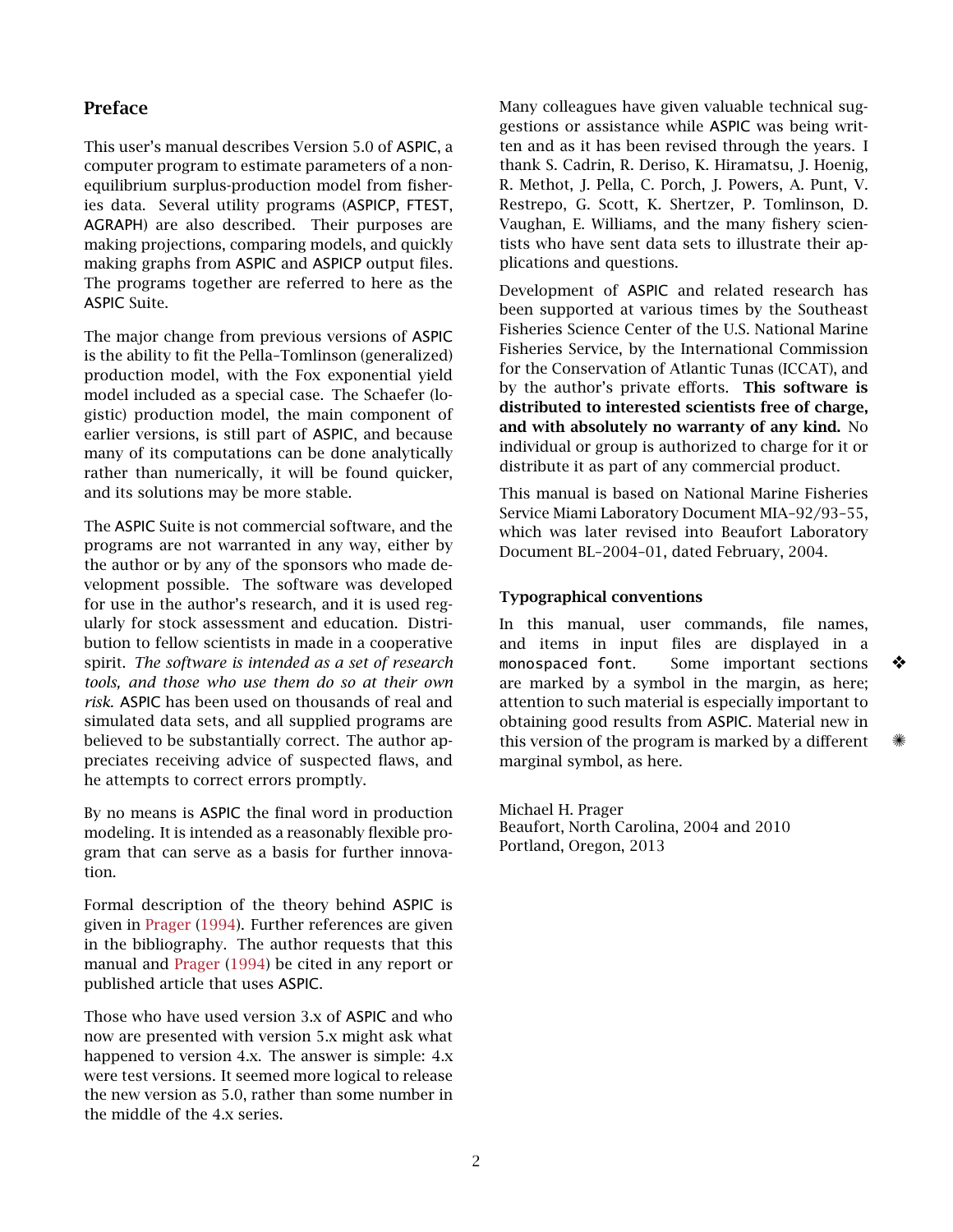# <span id="page-2-0"></span>**Contents**

|                | <b>Preface</b>  |                                     | $\overline{2}$ |
|----------------|-----------------|-------------------------------------|----------------|
|                |                 | Typographical conventions           | $\overline{c}$ |
|                | <b>Contents</b> |                                     | 3              |
|                |                 |                                     |                |
|                |                 | <b>List of Tables</b>               | $\overline{4}$ |
| 1              |                 | <b>Introduction</b>                 | 5              |
| $\overline{2}$ |                 | New in version 5.0                  | 5              |
|                | 2.1             | Major changes                       | 5              |
|                |                 | 2.2 Using new features              | 6              |
|                |                 | 2.2.1 Execution speed               | 6              |
|                |                 | 2.2.2 Developmental features        | 7              |
| 3              |                 | <b>Installation and Interaction</b> | $\overline{7}$ |
|                | 3.1             | Compatibility                       | 7              |
|                | 3.2             | Installation                        | 7              |
|                | 3.3             |                                     | $\overline{7}$ |
|                |                 | 3.3.1 ASPIC and ASPICP              | 7              |
|                |                 | 3.3.2 Auxiliary programs            | 8              |
|                |                 | 3.3.3 NMFS Toolbox                  | 8              |
| 4              |                 | <b>Overview of ASPIC</b>            | 8              |
|                | 4.1             | Data requirements                   | 8              |
|                | 4.2             |                                     | 8              |
|                | 4.3             | Program modes                       | 8              |
|                | 4.4             | Several data series                 | 9              |
|                | 4.5             | Objective function                  | 9              |
|                |                 | 4.5.1 Penalty for initial biomass   | 9              |
|                |                 | 4.5.2 Conditioning on yield         | 9              |
|                | 4.6             | Bootstrapping                       | 10             |
|                | 4.7             | Input and output files              | 10             |
|                |                 | 4.7.1                               | 10             |
|                |                 | 4.7.2<br>Editing input files        | 10             |
|                |                 | 4.7.3 Output files                  | 10             |
|                | 4.8             | Starting ASPIC                      | 12             |

|              |     | <b>5 Auxiliary Programs</b>            | 12 |
|--------------|-----|----------------------------------------|----|
|              | 5.1 |                                        | 12 |
|              | 5.2 | Overview of FTEST                      | 12 |
|              |     | 5.3 Overview of AGRAPH                 | 13 |
| 6            |     | <b>ASPIC Input File Specification</b>  | 13 |
|              | 6.1 | Generating a sample input file         | 13 |
|              | 6.2 | General format guidelines              | 13 |
|              | 6.3 | The ASPIC input file, line by line     | 13 |
|              | 6.4 | Starting guesses and bounds            | 18 |
|              | 6.5 | Questions about data series            | 18 |
|              |     | Missing values and zeroes<br>6.5.1     | 18 |
|              |     | 6.5.2 Allocating yield                 | 19 |
|              |     | 6.5.3 Caution                          | 20 |
| $\mathbf{7}$ |     | <b>Advanced Options for ASPIC</b>      | 20 |
|              |     |                                        |    |
| 8            |     | <b>ASPICP Input File Specification</b> | 20 |
|              | 8.1 | Line by line                           | 20 |
|              |     | 8.2 Sample input file                  | 21 |
| 9            |     | <b>Interpretation of ASPIC Results</b> | 21 |
|              | 9.1 | Precision of parameter estimates 21    |    |
|              |     | 9.2 Using several data series          | 22 |
|              |     | 9.2.1 Catchability over time           | 22 |
|              |     | 9.3 Projections                        | 23 |
|              |     | 9.4 Estimation difficulties            | 23 |
|              |     | <b>10 Program Changes</b>              | 24 |
|              |     | <b>11 Source Code</b>                  | 25 |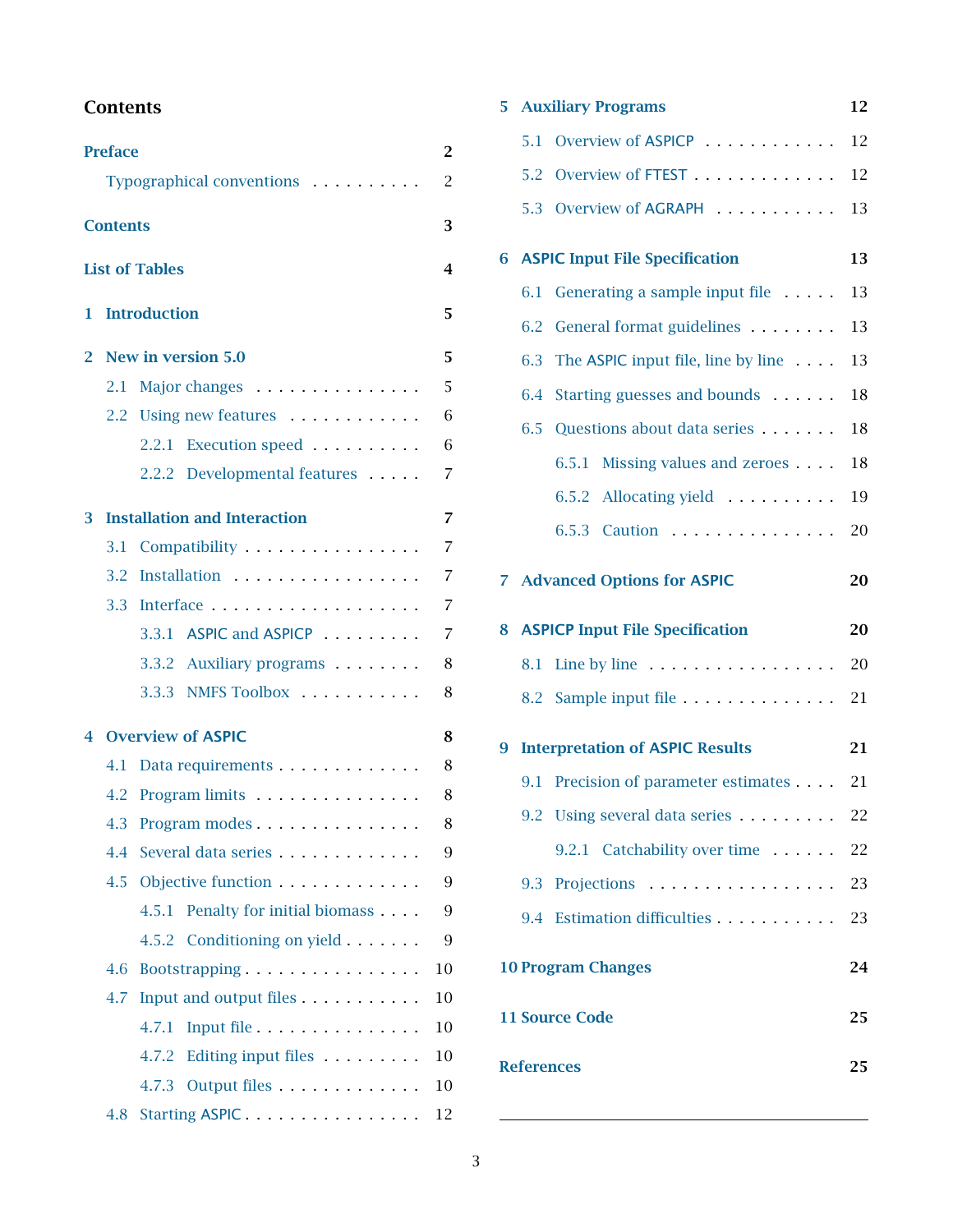# <span id="page-3-0"></span>List of Tables

|   | Data-series types and codes 10 |    |
|---|--------------------------------|----|
| 2 | Files used by the ASPIC suite  | 11 |
|   | Model shape codes              | 14 |
|   |                                | 14 |
|   |                                | 14 |
|   |                                |    |
| 3 | Missing values and zeroes 19   |    |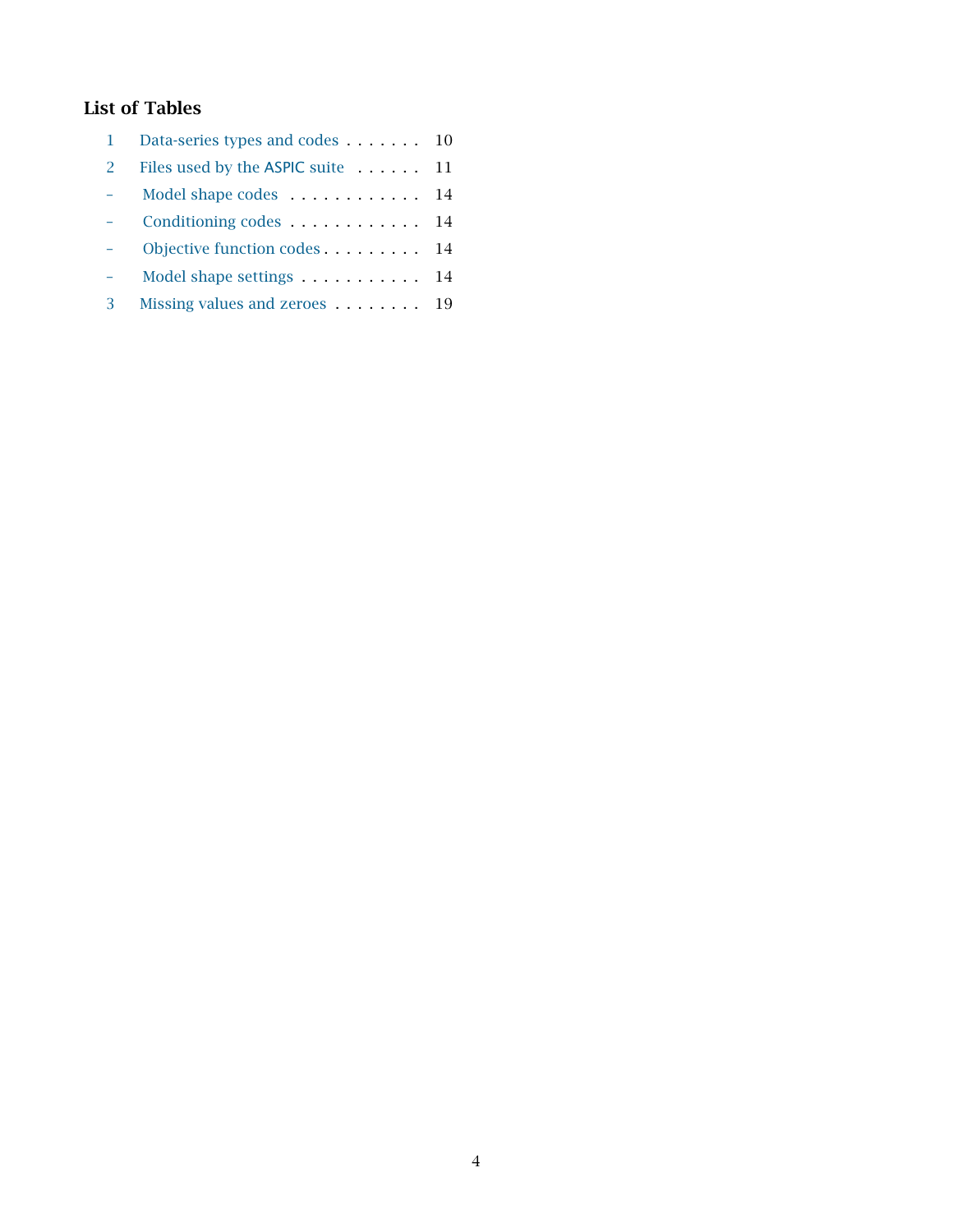# <span id="page-4-0"></span>1 Introduction

This user's manual describes Version 5.0 of ASPIC, a computer program to estimate parameters of a nonequilibrium surplus-production model from fisheries data. Several utility programs (ASPICP, FTEST, AGRAPH) are also described. Their purposes include making projections, comparing models, and quickly making graphs from ASPIC and ASPICP output files. The programs together are referred to here as the ASPIC Suite.

The surplus-production model has a long history in fishery science and has repeatedly proven useful in management of fish stocks. The appeal of production models is in large part due to their conceptual and computational simplicity. Despite that simplicity, production models incorporate an implicit recruitment function, and thus can be used for studies of sustainability. Production models have also been found especially useful in stock assessments when the age-structure of the catch cannot be estimated.

Many early treatments of surplus-production models assumed that the yield taken each year could be considered the equilibrium yield (e. g., [Fox](#page-24-2) [1975\)](#page-24-2). However using that "equilibrium assumption" tends to overestimate MSY when used to assess a declining stock, and it has been found problematic by several studies [\(Mohn](#page-24-3) [1980;](#page-24-3) [Williams and Prager](#page-25-1) [2002\)](#page-25-1). The assumption was a computational convenience that is no longer needed, and ASPIC does not use it.

Earlier versions of ASPIC could fit only the logistic production model [\(Schaefer](#page-25-2) [1954,](#page-25-2) [1957;](#page-25-3) [Pella](#page-24-4) [1967\)](#page-24-4), in which the production curve (curve of surplus production vs. biomass) is symmetrical around MSY. Version 5.x also fits the generalized model of [Pella](#page-24-5) [and Tomlinson](#page-24-5) [\(1969\)](#page-24-5) in the revised parameterization of [Fletcher](#page-24-6) [\(1978\)](#page-24-6).

ASPIC incorporates several extensions to classical stock-production models. One extension is that ASPIC can fit data from up to 10 data series. These may be catch–effort series (from different gears or different periods of time), catch–abundance-index series, biomass indices, or biomass estimates made independently of the production model. This feature is described in [§4.4.](#page-8-0) A second major extension is the use of bootstrapping for bias correction and construction of approximate nonparametric confidence intervals. A third extension is that ASPIC can fit a model under the assumption that yield in each year is known more precisely than fishing effort or relative abundance; in other words, fitting can be statistically conditioned on yield, rather than on fishing effort or relative abundance.

The theory behind ASPIC and several worked examples were first presented in working documents of the International Commission for the Conservation of Atlantic Tunas (ICCAT) by [Prager](#page-24-7) [\(1992a,](#page-24-7)[b\)](#page-24-8). Those reference have been superseded by the more formal and complete treatment of [Prager](#page-25-0) [\(1994\)](#page-25-0). The model and its extensions are also described in [Quinn and Deriso](#page-25-4) [\(1999\)](#page-25-4) and [Haddon](#page-24-9) [\(2001\)](#page-24-9). The basic theory of production models is of course also described in many other texts, including [Hilborn](#page-24-10) [and Walters](#page-24-10) [\(1992\)](#page-24-10), and is the subject of a recent FAO publication [\(Punt and Hilborn](#page-25-5) [1996\)](#page-25-5).

The ASPIC computer program as described here has been used by several assessment groups and in many studies, including [Prager et al.](#page-25-6) [\(1996\)](#page-25-6), [Prager](#page-25-7) [and Goodyear](#page-25-7) [\(2001\)](#page-25-7), [Prager](#page-25-8) [\(2002\)](#page-25-8), [Shertzer and](#page-25-9) [Prager](#page-25-9) [\(2002\)](#page-25-9), and [Williams and Prager](#page-25-1) [\(2002\)](#page-25-1). In the course of those studies, the program has been exercised on over 100,000 sets of simulated data. The resulting experience has been used to improve the program's reliability.

Versions of ASPIC before 5.0 are no longer main- ❖ tained by the author. They are still available for those who wish to duplicate old analyses exactly. However, the author urges analysts to use current versions for all new work.

#### <span id="page-4-1"></span>2 New in version 5.0 ❖

This section gives an overview of changes introduced between ASPIC 3.x and ASPIC 5.x. Although this section will be of most interest to users of previous versions, new users should also review it briefly for information on running ASPIC 5.0 productively.

#### <span id="page-4-2"></span>2.1 Major changes

*Generalized production model.* Earlier versions of ASPIC could fit only the logistic form of the production model [\(Graham](#page-24-11) [1935;](#page-24-11) [Schaefer](#page-25-2) [1954,](#page-25-2) [1957;](#page-25-3) [Pella](#page-24-4) [1967;](#page-24-4) [Prager](#page-25-0) [1994\)](#page-25-0). As well as that form, ASPIC 5.0 can fit the generalized production model [\(Pella](#page-24-5) [and Tomlinson](#page-24-5) [1969;](#page-24-5) [Fletcher](#page-24-6) [1978\)](#page-24-6) in one of three ways: by direct optimization, by a grid of fits on the model shape, or with fixed model shape to implement the [Fox](#page-24-12) [\(1970\)](#page-24-12) model or other pre-determined shape.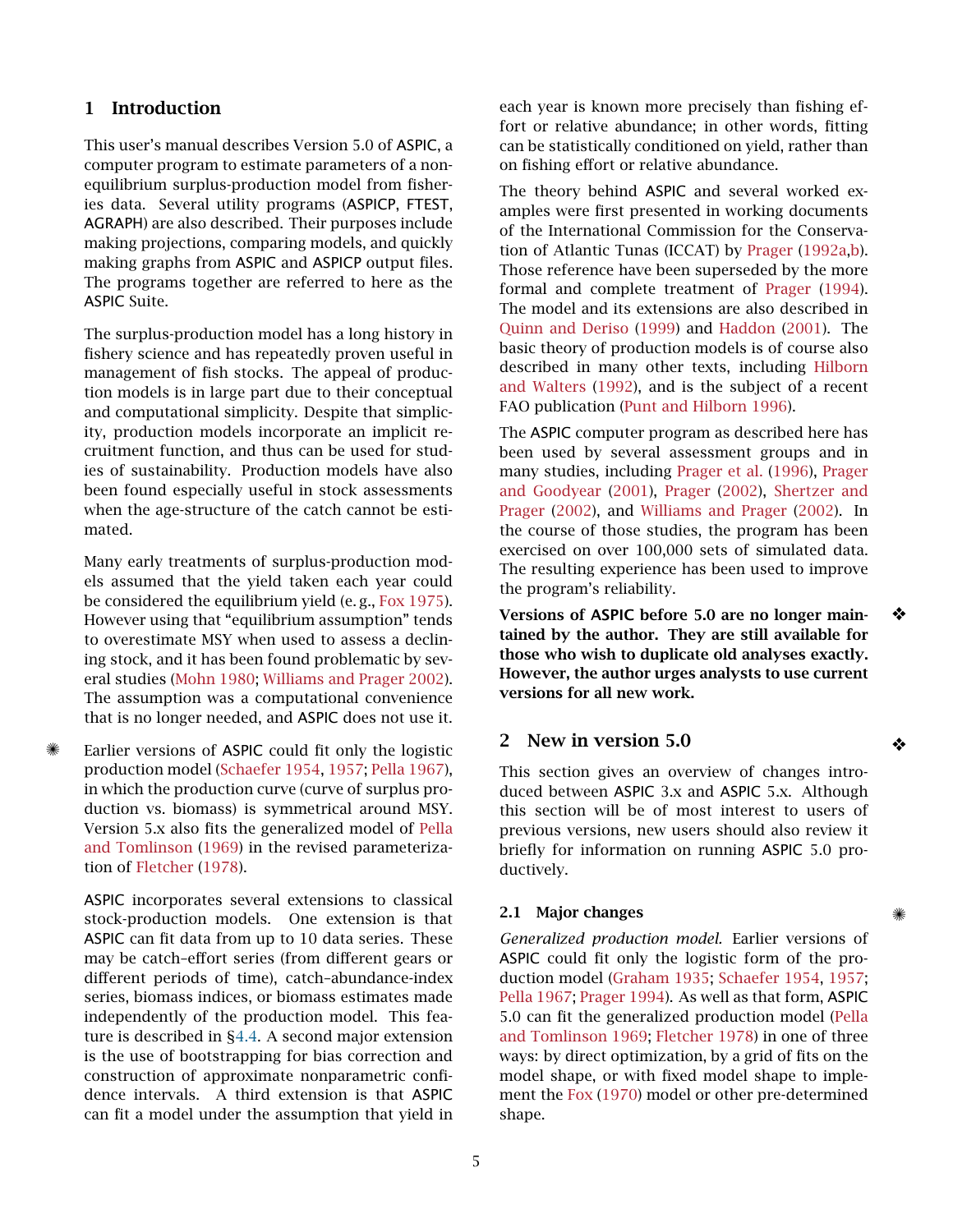*Parameterization change.* The generalized model requires parameterization in terms of MSY and carrying capacity *K* rather than MSY and intrinsic rate of increase  $r$ . This occurs because when the exponent *n* in the generalized model is in the region  $n \leq 1$ , then  $r = \infty$ . As a result, ASPIC 5.0 requires a starting guess for *K*, not for *r* .

*Starting biomass parameterization.* A parameter estimated by ASPIC is the biomass in the first year of the analysis. In previous versions, this was expressed (both in the input file and in ASPIC reports) as a ratio to the biomass providing MSY; i. e., as  $B_1/B_{\text{MSY}}$ . In version 5.0, it is expressed as a ratio to the carrying capacity, i.e., as  $B_1/K$ . This change is required because in the generalized model,  $B_{\text{MSY}}$ is no longer a fixed proportion of *K*. The change reduces correlation between estimates of the starting biomass ratio and of  $B_{\text{MSY}}$ .

*Conditioning options.* Option names for conditioning on yield or effort have been revised to indicate conditioning, rather than residuals. The new specifications are given in [§6.3.](#page-13-0)

*Fitting criteria.* An additional objective function, least absolute values (LAV), is available. It is recommended that this robust objective function be used only in conjunction with a regular least squares fit, because the optimizer has a more difficult task in finding the best minimum of LAV fits. Nonetheless, LAV can be valuable where one or more data observations are markedly disjoint from the rest. For guidelines on appropriate use of LAV, please consult the statistical literature.

*Bounds on catchability coefficient.* To improve convergence, estimates of *q* (catchability) are now bounded to a geometric range around the user's starting guess. The bounds are determined internally by ASPIC and are not under the user's control. If the starting guess for *q* is severely wrong, the estimate may hit a bound, and the ASPIC report will indicate whether the starting guess was too low or too high. If that happens, the user should revise the starting guess of *q* accordingly and rerun the analysis.

*Restarts during optimization.* Previous versions of ASPIC required the optimizer to return to the same solution 3 times in a row to indicate convergence.

That worked well on most data sets, but was not always sufficient. The number of identical returns is now specified in the input file. The recommended default is 8. This can improve stability of the fit on some poor data sets. The value is specified on line 8 of the input file; see [§6.3](#page-15-0) on page [16.](#page-15-0)

*Time steps.* The generalized model is implemented by numerical integration that approximates a continuous–time solution. The number of time steps per year is specified on line 9 of the input file; see [§6.3](#page-15-1) on page [16.](#page-15-1)

*Length of series.* Time series in the input file may now be up to 250 years long.

*Updated ASPICP.* An updated version of the projection program ASPICP is compatible with analyses from ASPIC 5.0. It is also backwardly compatible with ASPIC 3.x and 4.x. Starting with version 3.15 of ASPICP, the projection (output) filename is derived from the input filename, rather than being specified by the user in the input file.

*Windows installer.* This release is distributed as a self-installing binary file for Windows. Versions for other operating systems may be available on request.

*Drag-and-drop versions.* ASPIC has always been a non-interactive program that reads from and writes to ASCII files. This release includes alternative versions that accept drag-and-drop of input files and that display their output in scrolling windows. The original command-line versions are also supplied.

#### <span id="page-5-0"></span>2.2 Using new features ◆

When using the new features of ASPIC 5.0, please consider the following—

#### <span id="page-5-1"></span>2.2.1 EXECUTION SPEED

Fitting the generalized model is done with a numerical solution of the catch equation and is thus slower than fitting the logistic model (which has an analytical solution). Execution will be especially slow in any the following cases:

- 1. Poor agreement between model and data
- 2. Analysis of more than one data series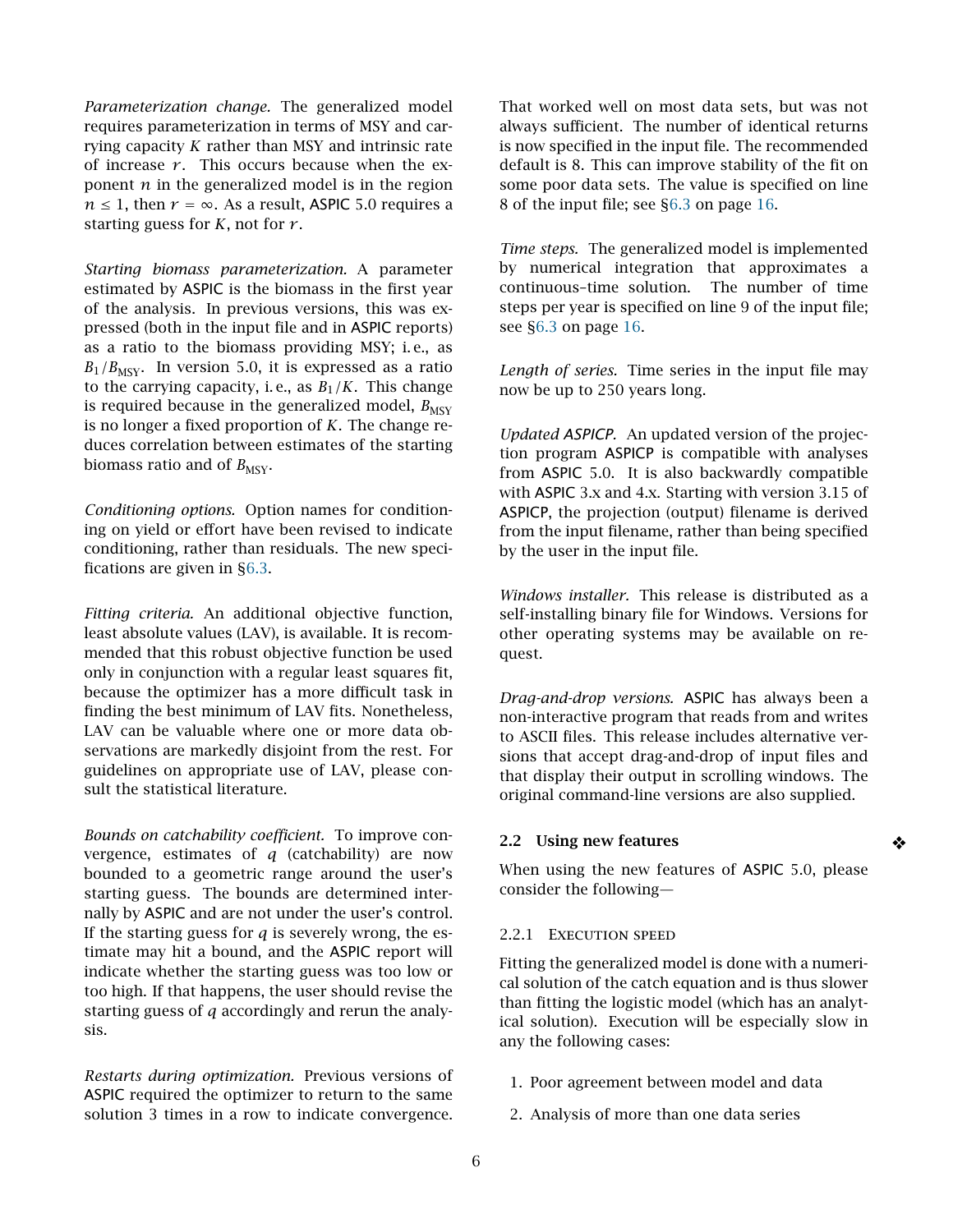- 3. Bootstrapping, especially in combination with #1 or #2
- 4. Extensive Monte Carlo trials in fitting

Program speed can be improved by reducing the number of time steps per year in the input file (see [§6.3](#page-15-1) on page [16\)](#page-15-1). For the closest approximation to a continuous-time model, set this value to a large number; e.g., 80. For a fairly close approximation, use a number in the range 12–24 (recommended). For fastest operation set this to 2 steps per year.

❖ <sup>2</sup>.2.<sup>2</sup> Developmental features

<span id="page-6-0"></span>The following are believed to work correctly but have not been tested extensively:

- Generalized estimation (in all forms) with more than one data series.
- Objective functions other than SSE.
- Projections of generalized bootstraps with ASPICP.
- The values of the AIC (Akaike Information Criterion) printed when fitting the generalized model.
- The *F*–statistic printed for comparing the logistic and generalized models may be incorrect when more than one data series is analyzed. More importantly, simulations suggest that such tests are of little value [\(Prager](#page-25-8) [2002\)](#page-25-8).
- ❖ It is wise to repeat estimation with several different random-number seeds. If results cannot be duplicated within a few percent (usually less), a fitting failure is indicated, and such results should not be considered valid estimates.
- ❖ The author will appreciate receiving reports of successful or unsuccessful use of the features itemized above. He will attempt to fix all bugs promptly.

# <span id="page-6-1"></span>3 Installation and Interaction

#### <span id="page-6-2"></span>3.1 Compatibility

The ASPIC suite is compatible with personal computers running Microsoft Windows 9x (including Windows 95, 98 and Me) or Windows NT (including Windows NT 4.0, 2000, and XP $1$ <sup>1</sup>

ASPIC is written in standard Fortran 95 and is portable to other operating systems. Please consult the author if you would like to use ASPIC under operating systems other than Windows.

### <span id="page-6-3"></span>3.2 Installation

This version of ASPIC is available as a self-installing executable file for Windows. The installer performs the following tasks:

- Installs binary files for ASPIC, ASPICP, FTEST and AGRAPH to a location specified by the user
- Installs this User's manual and a Quick Reference Card to the doc subdirectory of the installation location
- Installs sample input and output files to the samples subdirectory of the installation location
- Adds the installation location to the user's PATH specification so that ASPIC and related programs can be executed from a command window open to any directory
- Adds a GINO environment variable pointing to the installation location, as required by a graphics support library used in AGRAPH. If a GINO environment variable already exists on the system, it is not modified.
- Adds shortcuts to the Windows Start menu and Desktop, including a command window opening in a user-specified working directory
- Adds an uninstaller to the installation location and adds ASPIC to the system's "Remove Programs" list

The ASPIC uninstaller removes all of the above. However, any files added by the user are not removed.

This User's Manual is supplied with all distributions of ASPIC as an Adobe PDF file named ASPICMAN.PDF. It may be distributed freely.

#### <span id="page-6-4"></span>3.3 Interface ❖

#### <span id="page-6-5"></span>3.3.1 Interface of ASPIC and ASPICP

The standard versions of ASPIC and ASPICP do not include graphical user interfaces. Instead, the programs are console-mode (character) programs that

<span id="page-6-6"></span><sup>&</sup>lt;sup>1</sup>Use of tradenames does not imply endorsement by NMFS, NOAA, or the author.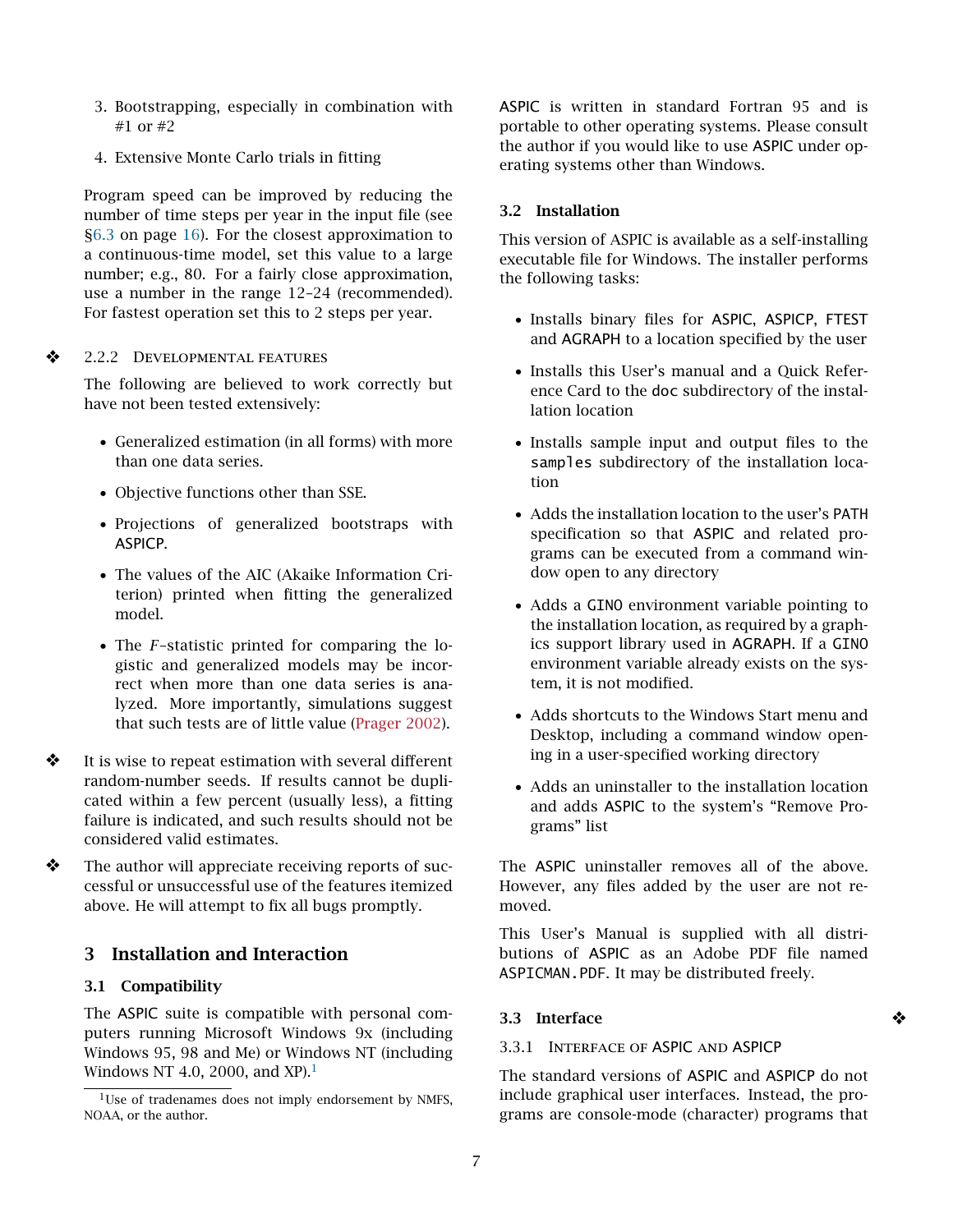read all input from and write all output to ASCII (text) files. The screen is used only for status messages.

For added ease of use, the ASPIC 5.0 installation includes versions of ASPIC and ASPICP that support drag and drop. (The executable files of the command-line versions are aspic.exe and aspicp.exe; of the drag-and-drop versions, aspicw.exe and aspicpw.exe.

#### <span id="page-7-0"></span>3.3.2 Interface of auxiliary programs

The auxiliary program FTEST has a text-mode user interface, is interactive, and does not require an input file. Output is written to the screen.

The graphics program AGRAPH incorporates a standard Windows GUI, with output available to any Windows printer or to a graphics file (WMF or EPS). It can be executed from the command line, by drag and drop, or by starting the program from its shortcut.

#### <span id="page-7-1"></span>3.3.3 NMFS Toolbox

✺ The U.S. National Marine Fisheries Service (NMFS) has developed a "toolbox" of computer programs for stock assessment. The toolbox currently includes a graphical editor specifically for ASPIC input files and graphics that work with ASPIC output. It also includes many other stock–assessment and projection tools. For further information, contact Dr. Paul Rago at the NMFS laboratory in Woods Hole, Massachusetts.

# <span id="page-7-3"></span><span id="page-7-2"></span>4 Overview of ASPIC

#### ❖ 4.1 Data requirements

Data needed by ASPIC are a series of observations on yield (catch in biomass) and one or more corresponding series of relative abundance. Data on fishing effort rate can be used instead of relative abundance, and when used are assumed to represent effective (standardized) effort. ASPIC assumes that the supplied abundance index is an unbiased index of the stock's abundance in biomass. If data on fishing effort are provided, ASPIC assumes that effort divided by yield forms an unbiased index of the stock's abundance.

In this User's Guide, the terms "catch" and "yield" are used interchangeably to mean total removals in biomass. Similarly, CPUE is used to mean relative

abundance. The presumption is that the CPUE has been standardized before being used for modeling.

In addition to data, ASPIC requires starting guesses  $\ddot{\mathcal{L}}$ of its estimated parameters. Parameters directly estimated are *K*, the stock's maximum biomass or carrying capacity; MSY, the maximum sustainable yield;  $B_1/K$ , the ratio of the biomass at the beginning of the first year to *K*; and for each data series  $i, q_i$ , the catchability coefficient for that series. Description of the input file format, given in [§6,](#page-12-1) includes suggestions for starting guesses.

#### <span id="page-7-4"></span>4.2 Program limits

The array limits of ASPIC are as follows:

- Number of years of data: 250
- Number of data series: 10
- Number of bootstrap trials: 1,000

Any user with larger requirements is invited to contact the author.

#### <span id="page-7-5"></span>4.3 Program modes

ASPIC has three modes of operation, here called "program modes."

- In FIT program mode, ASPIC fits the model and computes estimates of parameters and other quantities of management interest, including time trajectories of fishing intensity and stock biomass. Execution time is relatively short.
- In BOT program mode, ASPIC fits the model and computes bootstrapped confidence intervals on estimated quantities. Because computations are extensive, execution time in BOT mode is considerably longer than in FIT mode. For example, a bootstrap with 500 trials might take 200–500 times as long as a single fit.
- In IRF program mode, ASPIC conducts an iteratively reweighted fit when two or more data series are analyzed. Iterative reweighting of the data series (inverse-variance weighting) provides, under many circumstances, a maximumlikelihood solution.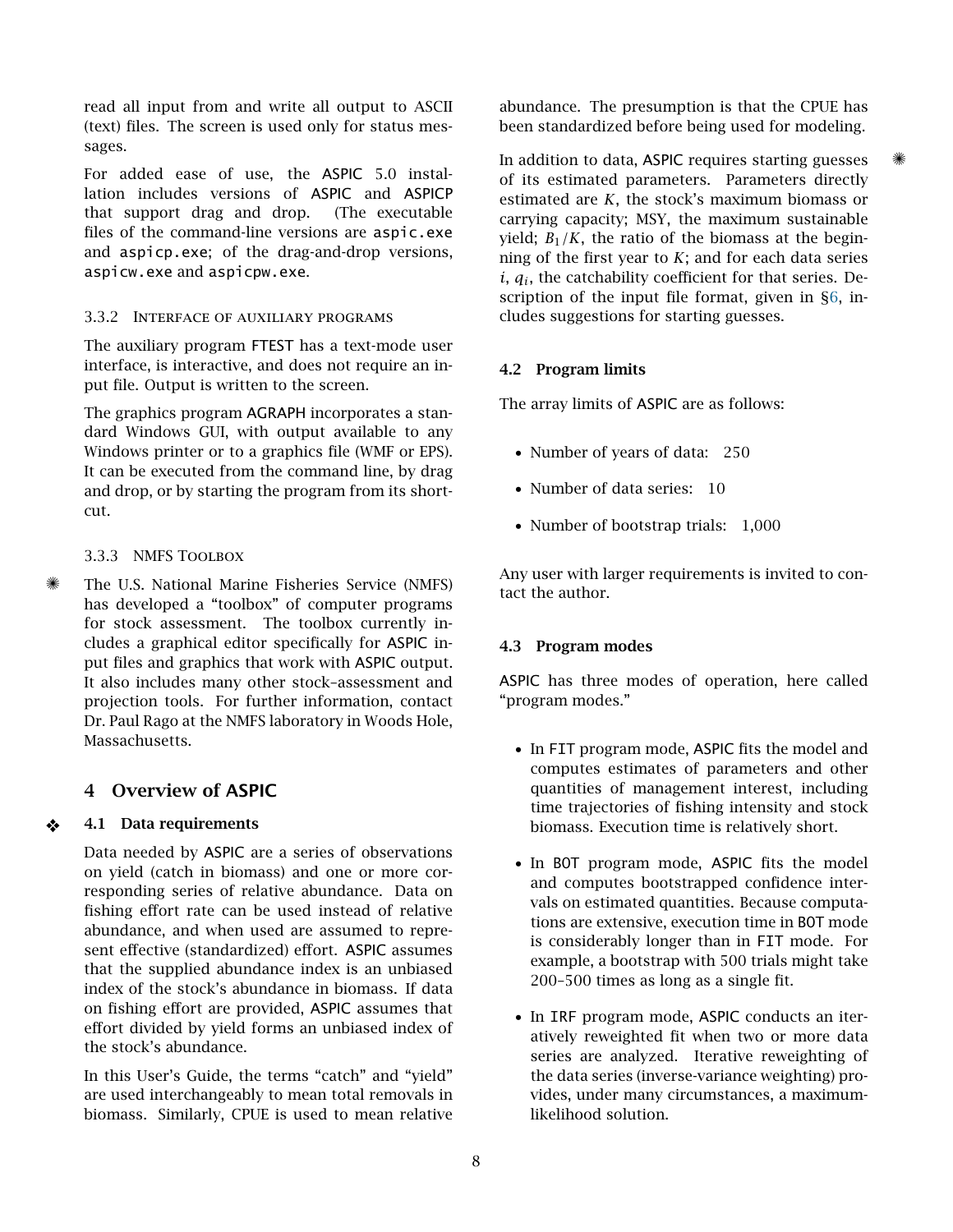The modes BOT and IRF cannot be combined. In other words, ASPIC cannot run a bootstrap on an iteratively reweighted fit.

A typical analysis might begin with FIT mode, including several runs to explore different model structures. If questions about series weighting are to be addressed, IRF mode might be used, instead, in the initial analysis. After model and data structure have been decided, BOT mode can be used to estimate the uncertainty in assessment results. ASPIC bootstrap runs do not incorporate iterative reweighting, and this will cause underestimation of variability when IRF mode has been used to develop a model structure.

IRF mode was developed in response to requests during assessment workshops, but it has not been much used by the author, and thus is less thoroughly tested than the other modes. Experience has shown that while series weights estimated in IRF mode may be statistically unbiased, they can be of high variance. (This is a characteristic of such weights generally, and is not specific to ASPIC.) For that reason, sensitivity to series weights should be examined whenever IRF program mode is used.

#### <span id="page-8-0"></span>4.4 Fitting more than one data series

ASPIC can fit data on up to 10 simultaneous or serial fisheries (or biomass estimate series or biomass index series). Data series may be of several types (Table [1\)](#page-9-5), but at least one series must be type CE (effort and yield) or type CC (CPUE and yield). When more than one series is analyzed, common estimates of  $B_1/K$ , MSY, and *K* are made, along with an estimate of  $q_i$  for each series. The interpretation of  $q_i$  depends on the type of data series to which it pertains.

A statistical weight  $w_i$  for each fishery is specified by the user in the input file. In summing the objective function, each squared residual from fishery *i* is multiplied by  $w_i$ . If the series have equal error variances, using weights of unity for each series provides a maximum-likelihood solution under the lognormal error structure assumed by ASPIC .

In FIT program mode, the program normalizes the user's  $w_i$  so that they sum to unity. In IRF mode, the program adjusts the weights interatively to provide nearly equal estimated variances. Weights are also adjusted so they sum to unity.

The computer time needed to obtain estimates generally increases as more data series are added. The increase is due both to addition of data and increased difficulty of optimization.

#### <span id="page-8-1"></span>4.5 Objective function and penalty term

Parameters are estimated under the assumption that the errors in yield or effort are multiplicative with constant standard deviation. Thus the residuals are accumulated in logarithmic transform. The objective function  $Ω$  minimized, then, is

<span id="page-8-4"></span>
$$
\Omega = \sum_{i=1}^{I} \sum_{j=1}^{N} w_i \left( \ln \frac{Y_{ij}}{\hat{Y}_{ij}} \right)^2 \tag{1}
$$

for residuals accumulated in yield (EFT optimization mode, [§6.3\)](#page-13-0), or a similar expression for residuals in effort (YLD optimization mode).

In equation [\(1\)](#page-8-4), *i* indexes the data series, *j* the year,  $w$  is the series' statistical weight,  $Y_{ij}$  is the observed yield (or biomass index or estimates) from series *i* in year *j*, and  $\hat{Y}_{ij}$  is the corresponding predicted value.

#### <span id="page-8-2"></span>4.5.1 Penalty for initial biomass

A penalty term can be added to the objective function to discourage estimates in which the first year's biomass  $B_1$  is greater than the carrying capacity  $K$ . This penalty can affect the estimates of other parameters, so when this term is used, the results should be compared to those obtained by setting the term to zero. The penalty term is described in more detail in [Prager](#page-25-0) [\(1994\)](#page-25-0), and its use is described in the section describing the input file format.

#### <span id="page-8-3"></span>4.5.2 Conditioning on yield

ASPIC can consider yield known exactly and accumulate residuals in effort. Yield is usually observed more precisely than effort or the abundance index, and it is usually preferable on statistical grounds to compute residuals in the more imprecise quantity. Thus, conditioning on yield is recommended for most analyses. An additional advantage is that estimation of missing effort values is quite simple (and is included in this version of ASPIC). When conditioning on yield, an iterative solution of the catch equation is used, and computation is slower than when conditioning on effort.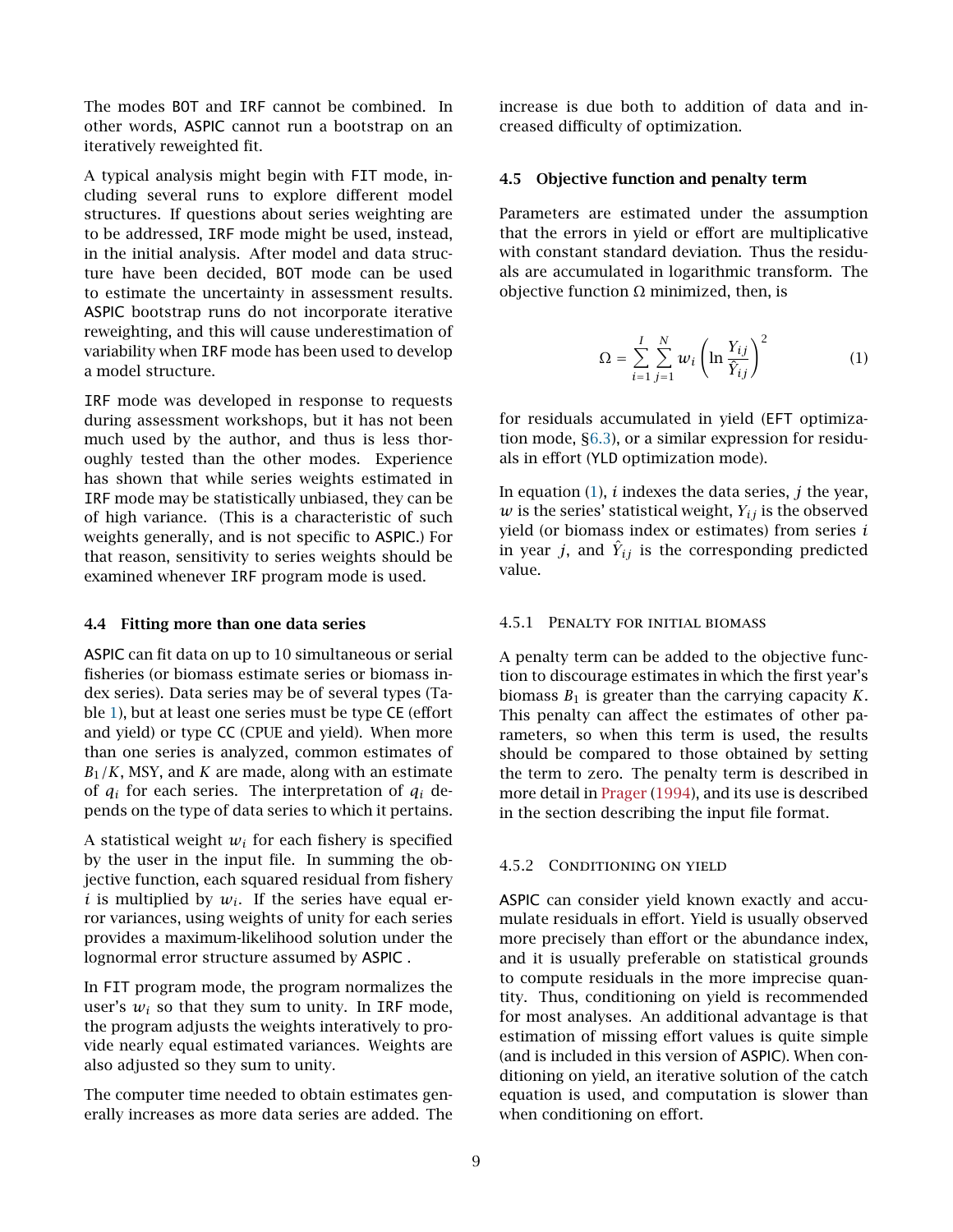<span id="page-9-5"></span>

| Code           | Data type                           | When measured                                      |
|----------------|-------------------------------------|----------------------------------------------------|
| <b>CE</b>      | Fishing effort rate, catch (weight) | Effort rate: annual average<br>Catch: annual total |
| CC             | CPUE (weight-based), catch (weight) | CPUE: annual average<br>Catch: annual total        |
| B <sub>0</sub> | Estimate of biomass                 | Start of year                                      |
| <b>B1</b>      | Estimate of biomass                 | Annual average                                     |
| B <sub>2</sub> | Estimate of biomass                 | End of year                                        |
| I0             | Index of biomass                    | Start of year                                      |
| I1             | Index of biomass                    | Annual average                                     |
| I <sub>2</sub> | Index of biomass                    | End of year                                        |

*Table 1. Codes for the eight types of data series allowed in ASPIC.*

#### <span id="page-9-0"></span>4.6 Bootstrapped confidence intervals

In BOT mode, ASPIC uses bootstrapping to estimate bias-corrected confidence intervals on many quantities of interest. In doing this, estimated yields (if conditioning on effort; estimated efforts, if conditioning on yield) and residuals from the original fit are saved. The residuals are then increased by an adjustment factor [\(Stine](#page-25-10) [1990,](#page-25-10) p. 338), which is reported in the output file.

Bootstrapped data sets are then constructed by combining each saved predicted yield  $\hat{Y}_{ij}$  with a randomly-chosen adjusted residual to arrive at a pseudo-yield value  $\hat{Y}_{ij}^*$ . (This procedure assumes that the statistical series weights  $w_i$  are correct.) The model is then refit, using the pseudo-yields in place of the original observed yields. The process is repeated (always using the original predicted values) up to 1,000 times.

From the bootstrap results, bias-corrected (BC) confidence intervals can be computed by standard methods [\(Efron and Gong](#page-24-13) [1983\)](#page-24-13). The statistical literature recommends 1,000 bootstrap trials when computing 95% confidence intervals. ASPIC computes 80% confidence intervals, and should require fewer trials. The author recommends using at least 500 trials for bootstrap runs.

Some bootstrap trials may produce estimates (e.g., of *K* or MSY) outside the bounds set in the input file. Such trials are discarded automatically and replaced by new trials.

#### <span id="page-9-1"></span>4.7 Input and output files

As noted, all ASPIC input and output files (Table [2](#page-10-0) on p. [11\)](#page-10-0) are in plain ASCII format. Sample files are provided with the ASPIC distribution.

#### <span id="page-9-2"></span>4.7.1 Input file

An ASPIC input file contains all data and settings required for a single ASPIC run. It is recommended that when series of runs is made, that each input file be given a distinct name. This will ensure that the resulting output file names also are distinct.

The input file format is described in detail in [§6](#page-12-1) on page [13.](#page-12-1) The simplest way to generate an ASPIC input file is to run the command

aspic -help

from the command line, to generate the file sample.inp. That file can then be renamed and edited to the user's specifications. It may be useful to save an extra copy of the resulting file for use as a template.

#### <span id="page-9-3"></span>4.7.2 Editing input files

To edit ASPIC input files and ASPICP control files, use a plain-text editor (programmer's editor) such as Windows Notepad. Good text editors are available as freeware, shareware, or commercial software.

A useful feature in any editor used for ASPIC input files is the ability to cut and paste rectangular blocks of text. A relatively simple editor with that feature is ConTEXT, which as of September 2009, was available free and locatable through Web search engines (e. g., Google). Other well known editors, such as emacs, are also suited to this task.

#### <span id="page-9-4"></span>4.7.3 Output files

ASPIC produces several output files. Although all are written in plain ASCII, some are meant for human readability and others for use by ancillary programs. The main .fit and .bot output files, like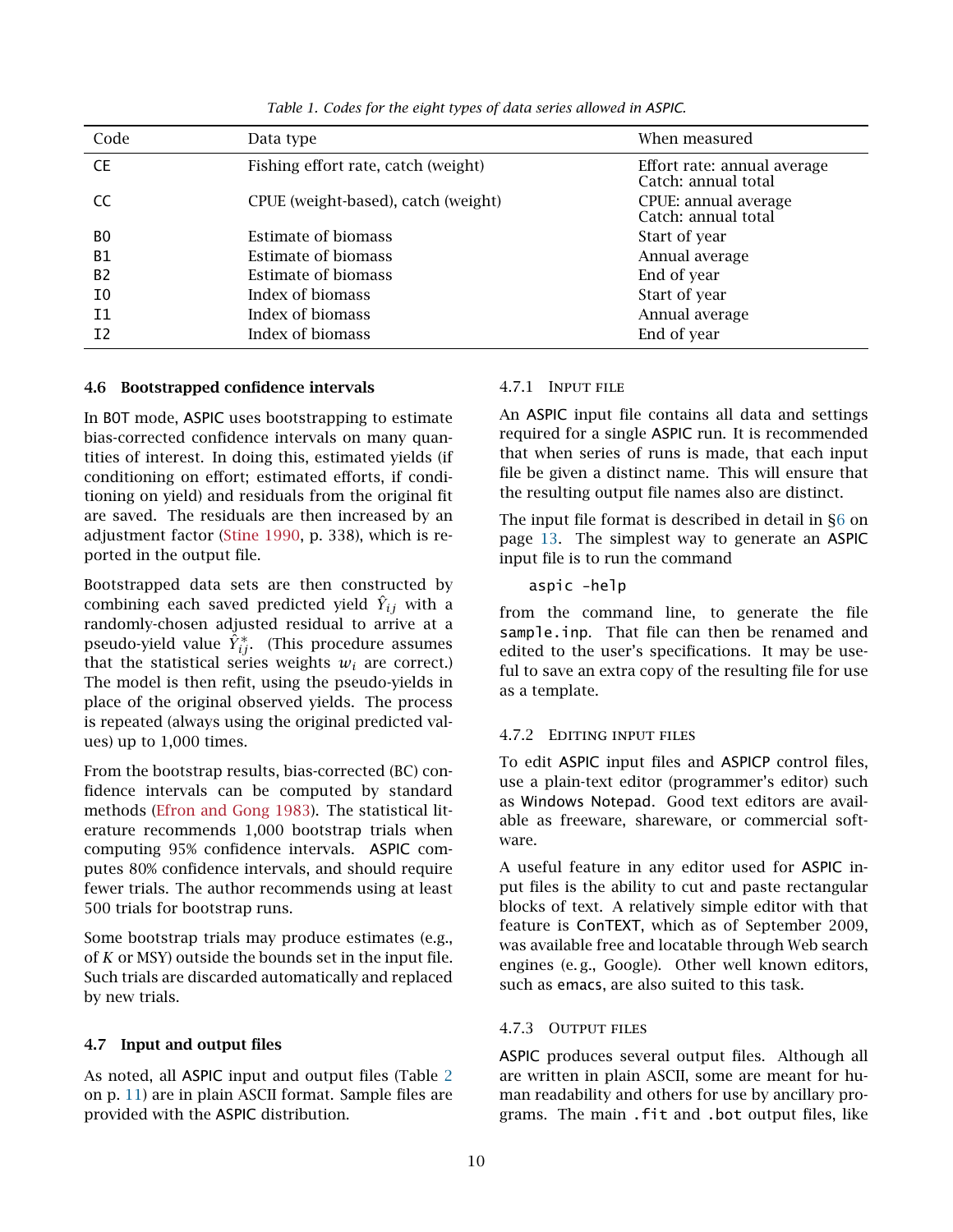<span id="page-10-0"></span>

| File type             | Action | Used          | File contents and description                                   |  |
|-----------------------|--------|---------------|-----------------------------------------------------------------|--|
|                       |        | by            |                                                                 |  |
| .inp                  | R      | <b>ASPIC</b>  | Input file with data, starting guesses, and run settings.       |  |
| $.$ fit $*$           | W      | <b>ASPIC</b>  | Main output file from FIT and IRF program modes.                |  |
| $.$ bot $†$           | W      | <b>ASPIC</b>  | Main output file from BOT program mode.                         |  |
| $.$ bio $^{\dagger}$  | W, R   | ASPIC,        | Estimated $B$ and $F$ trajectory for each bootstrap trial; read |  |
|                       |        | <b>ASPICP</b> | by ASPICP (BOT program mode).                                   |  |
| .det $^\dagger$       | W      | <b>ASPIC</b>  | Estimates from each bootstrap trial (BOT program mode).         |  |
| .sum                  | W      | <b>ASPIC</b>  | Optional file with summary of all runs made in a directory.     |  |
| .prn                  | W      | <b>ASPIC</b>  | Estimated trajectories in a table easily read by S-Plus, R,     |  |
|                       |        |               | SAS, or spreadsheet.                                            |  |
| . $rdat^{\dagger}$    | W      | <b>ASPIC</b>  | Detailed inputs and estimates specially formatted for           |  |
|                       |        |               | reading by dget () function of S-Plus or R.                     |  |
| .gen                  | W      | <b>ASPIC</b>  | Summary results from GENGRID mode.                              |  |
| .grd                  | W      | <b>ASPIC</b>  | Summary results from LOGGRID mode.                              |  |
| .ctl                  | R      | <b>ASPICP</b> | Control file in which user specifies projection parameters.     |  |
| $.$ prj $^{\ddagger}$ | W      | <b>ASPICP</b> | Projection results.                                             |  |
| .prb                  | W      | <b>ASPICP</b> | Extension to .bio file with projection results.                 |  |

*Table 2. Files read (R) or written (W) by ASPIC and related programs.*

‡ File types readable by AGRAPH .

† File types intended for reading mainly by other computer programs.

all the files meant to be read by the user, have line lengths of 120 characters or less. Files meant for ancillary programs may have longer lines.

Names of output files are constructed from the root file name of the run's input file, with the appropriate file extension appended (Table [2\)](#page-10-0).

*• Main output files.* The main ASPIC output file includes parameter estimates; measures of goodness of fit; and estimates of population benchmarks, biomass levels, and exploitation levels, as well as simple character plots. Output from bootstrap runs also includes bias-corrected confidence intervals on parameters and on other quantities of management interest.

The file extension of the main output file varies with mode of program operation (Table [2\)](#page-10-0). Suppose the data (input) file is named sword.inp. Then in FIT and IRF modes, the main output would be written to a file named sword.fit. In BOT mode, the main output would be written to file sword.bot.

*• Bootstrap-related files.* Two additional files are generated after boostrap runs to allow further data analysis. The .bio file is used by ASPICP (described below) for projections following a bootstrap run.

The .det file provides information on the individual bootstrap trials. It is not used directly by any supplied program, but is provided for the user's convenience.

*• Simple R or spreadsheet output.* (NOTE: The more complete .rdat file, described next, is recommended for R-compatible output.) A file (with extension .prn) containing a table of time-series data can be output from an ASPIC run in BOT or FIT program mode. It should be compatible with such programs as S-Plus, R, SAS, and spreadsheets. To enable this file, see specification of input file line 4 on p. [15.](#page-14-0)

*• More complete R-compatible output.* More complete output compatible with R is optionally available from ASPIC runs in FIT program mode. This file (extension .rdat), when read with the R function dget, becomes an R data object of type "list". For example,

sword <- dget("sword.rdat")

This author is periodically improving the .rdat output for completeness. For information on enabling this file, see specification of input file line 4 on p. [15.](#page-14-0)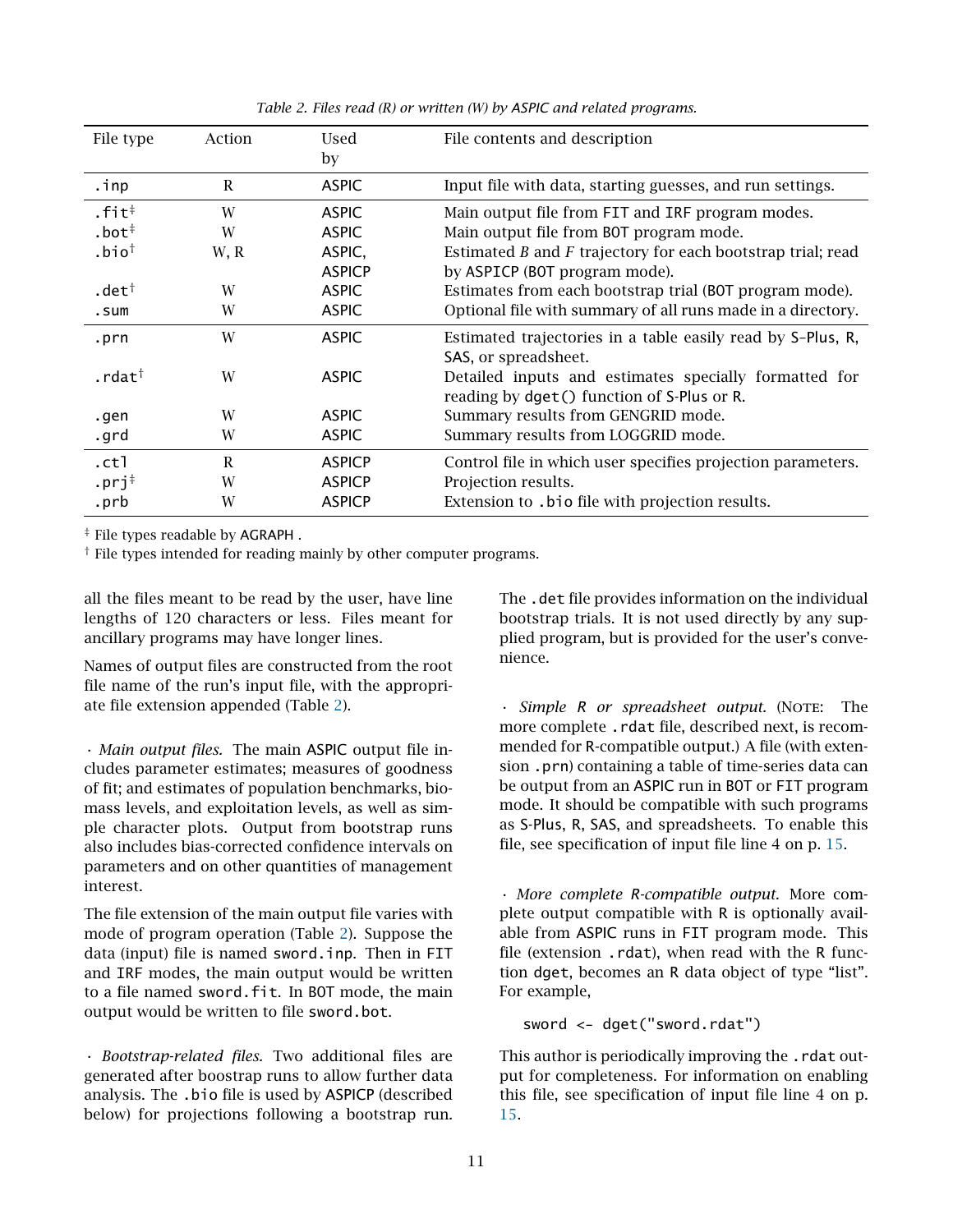*• Summary output from simulations.* To aid in simulation studies, a summary file (.sum file) can be written in the current directory. Enabling this file is described in the specification of input line 4 on page [15.](#page-14-0) The .sum file can be read by S-Plus or R with a statement like

```
myres <- read.table("aspic.sum",
header = TRUE)
```
#### <span id="page-11-0"></span>4.8 Starting ASPIC

First prepare an input file in the correct format ([§6](#page-12-1) on page [13\)](#page-12-1). It's easiest to copy one of the sample input files provided to use as a template.

Then start the program, giving the input file name on the command line.[2](#page-11-4) For example, the command

aspic sword.inp

will cause the program to read an input file named sword.inp and produce corresponding estimates and output files. If only the command

aspic

is given, the program looks for the default input file, ASPIC.INP.

The preceding commands run ASPIC in a new graphical console window. To run ASPIC without opening a new console, use aspic5c, e. g.,

aspic5c sword.inp

Because aspic5c does not support drag and drop, no program shortcut (icon) is installed for it.

If the .SUM file as been enabled, summary output from each run in the directory will be written to it. The default name is aspic.sum. To use a different name for the .SUM file, give the name on the command line. For example, the command

aspic sword mysum

will read the file sword. inp and create (or write to) the summary file mysum.sum, along with the usual ASPIC output file(s).

Most errors detected while ASPIC is reading the input file will cause the program to print a descriptive message and stop. If the message is not clear, comparing the input file to the samples provided may reveal format errors.

### <span id="page-11-1"></span>5 Overview of Auxiliary Programs

#### <span id="page-11-2"></span>5.1 Overview of ASPICP

The auxiliary program ASPICP can be used following an ASPIC bootstrap run. It provides estimated time trajectories of population biomass and fishing mortality rate with bias-corrected confidence intervals. ASPICP is also used for making population projections beyond the observed data set. When making projections, the user can specify future harvests or effort levels, and the program projects biomass and fishing-mortality trajectories for up to 15 years past the original data. Printer plots of the trajectories are also provided.

ASPICP reads information recorded in the BIO file of the corresponding bootstrap run. The user controls the program with a simple control file, default ASPICP.CTL. Thus, the first step in using ASPICP is to create a proper control file with a text editor. Details of the file contents are given in [§8,](#page-19-2) and sample ASPICP input files are included in the ASPIC distribution.

When starting ASPICP, the control file name is given on the command line; for example the command,

aspicp sword.ctl

starts ASPICP to run the projection described in control file sword.ctl.

The preceding command runs ASPICP in a graphical console window. To run ASPICP without opening a new console, use aspicp5c, e. g.,

aspicp5c sword.ctl

Because aspicp5c does not support drag and drop, no program shortcut (icon) is installed for it.

The output report from ASPICP is written to a .PRJ file whose name is derived from the .CTL file. As of ASPICP 3.16, detailed projection results from each bootstrap trial are written to a .PRB (projection BIO) file, essentially an extension of the BIO file (Table [2\)](#page-10-0) that includes the projection years.

#### <span id="page-11-3"></span>5.2 Overview of FTEST

A small program named FTEST is provided to perform significance tests when comparing different ASPIC models of a stock. The program is designed for comparing pairs of models that differ only in complexity (number of parameters). The TEST program has a text user interface. To run, type

ftest

<span id="page-11-4"></span><sup>2</sup>Most operations are also possible by dragging and dropping icons. The ASPIC Quick Start Guide, available from the ASPIC shortcuts folder installed on the user's Windows Desktop, includes more information on such use.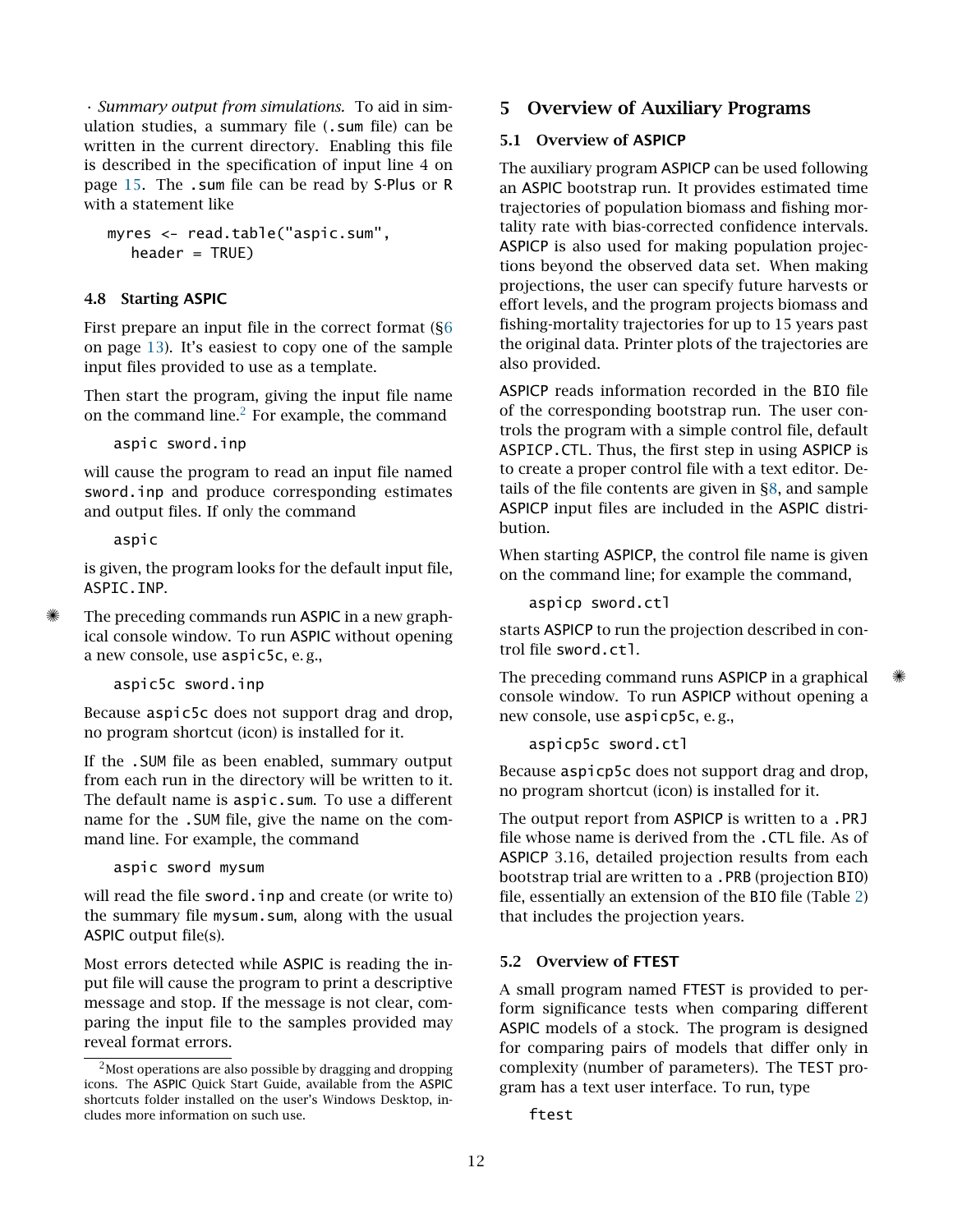at a Windows command prompt and answer the program's prompts.

#### <span id="page-12-0"></span>5.3 Overview of AGRAPH

The Windows program AGRAPH is intended to provide quick, good-quality graphics of ASPIC and ASPICP results. Preformatted time-series plots of relative benchmarks and of observed and fitted abundance indices are provided. Plots can be viewed on the screen, sent to a Windows printer, or saved as graphics files in several formats.

The AGRAPH program was not meant to meet all graphics needs of ASPIC users. Instead, it allows one to examine results quickly and to have graphics suitable for assessment reports. Operation of AGRAPH is similar to that of any Windows program. It can also be started from the command line. For example, to make graphs from results in file sword. fit, use the command

agraph sword.fit

# <span id="page-12-1"></span>6 ASPIC Input File Specification

ASPIC reads its input from a single file containing control parameters and data. The format of that file is described here.

#### <span id="page-12-2"></span>6.1 Generating a sample input file

A new feature of ASPIC 5.0 is that a sample input file can be generated with the command

aspic -help

The sample file is useful as a template for making new input files. It could also be helpful to have it available when reading this section.

#### <span id="page-12-3"></span>6.2 General format guidelines

The representation of values in the input file must follow certain rules, which follow from the use of Fortran list-directed read statements to read the data.

- The exact position of values on a line is not important. However, if a line contains more than one value, they must be in the correct order.
- When a line contains more than one value, they must be separated by spaces (blanks). *Using* tab *characters to separate values is not recommended.*

The remaining rules depend upon the type of the data item (integer, real, or character).

- Each *real number* should contain a decimal point, an exponent (marked by the letter d or e), or a decimal point and an exponent. Examples: 1.0, 2e3, 1.3d6. (Note that the notation 2e3 means 2  $\times$  10<sup>3</sup>.) An integer can be used in place of a whole real number.
- *Integers* must not contain decimal points or exponents. Examples: 0, 2, 94541.
- *Character strings* may be delimited by matched apostrophes or quotation marks. However, this is necessary only if the string contains embedded blanks or other special characters. Examples (each on a separate line): IRF 'This is a valid string' "Another valid string"
- Each line must have the specified number of values, separated by spaces. Values may not be otherwise arranged among lines.
- After the specified number of values have been read from a line, the program does not read it further. Thus, the rest of the line may be used to contain comments. Comments are included in the sample input files, preceded by pound signs, ##. The pound signs are used to make the comments stand out to the eye and do not themselves denote comments to ASPIC.
- After all data have been read from the file, as determined by the number of years of data and number of data series, any further contents of the file are ignored by ASPIC. Thus, additional comments may be appended to the file.

#### <span id="page-12-4"></span>6.3 The ASPIC input file, line by line

#### Line 1: Program mode

This is a character string of length 3, with possible values FIT (fitting mode), BOT (bootstrap mode), or IRF (iteratively reweighted fit mode). For further explanation of program modes, see [§4.3](#page-7-5) on page [8.](#page-7-5) For information on starting values in BOT mode, see [§6.4](#page-17-0) on page [18.](#page-17-0)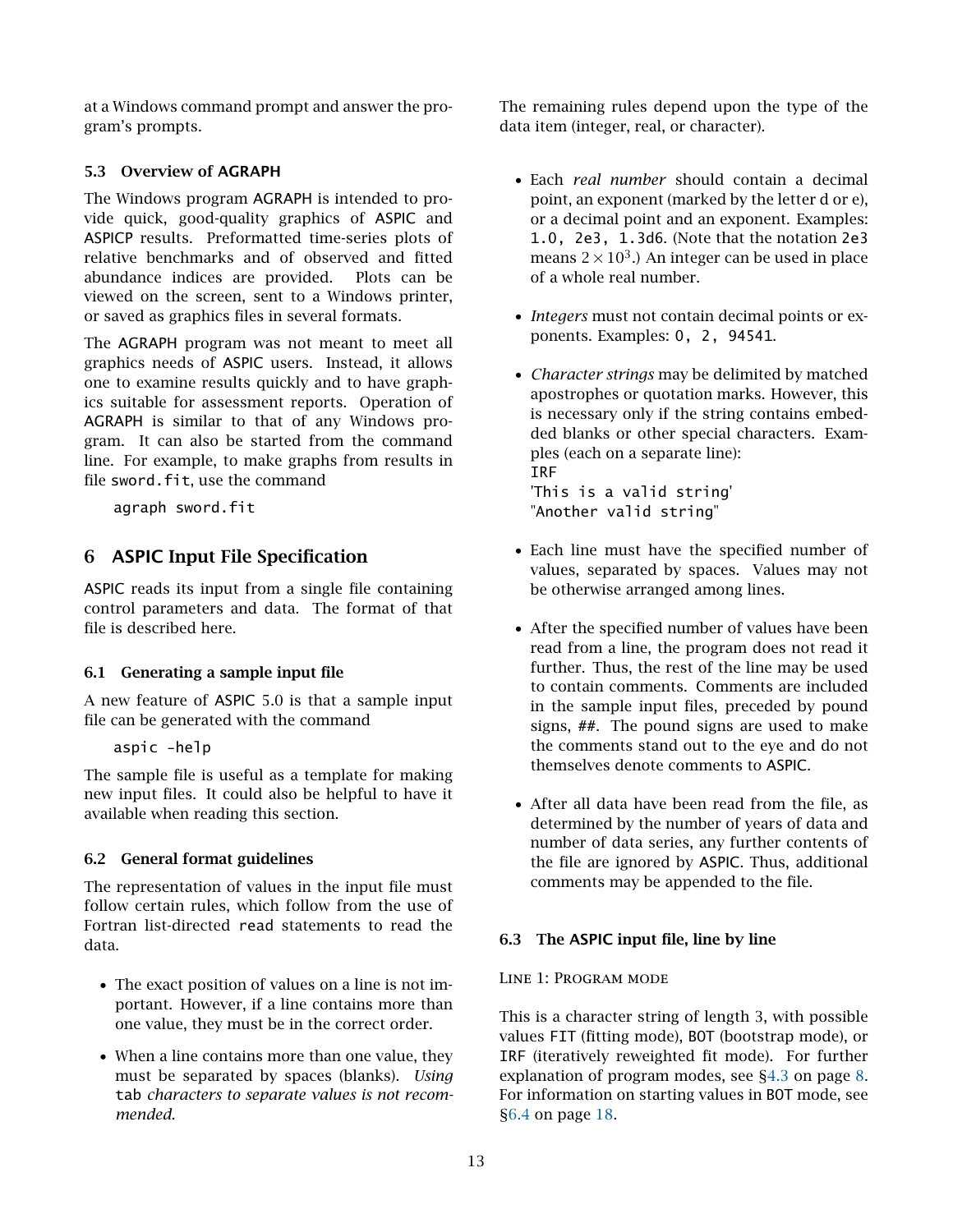#### Line 2: Title of analysis

This is a character string of length 110 characters or less. The title is written to the main output file to identify the particular analysis. The title will also appear on graphs made with AGRAPH and projections made with ASPICP.

Since the title almost always contains spaces, it should be surrounded by quotation marks.

If the first character in the title is an asterisk  $(*)$ , the main output file will contain control codes to activate the "lineprinter" font on many older laser printers. This provides a simple method of neatly printing ASPIC output files, which are 120 characters wide.

Example: "\*Run 4 for Redfin Tuna, 1994"

An alternative for printing ASPIC output files is to use the freeware utility PrintFile: [http://www.](http://www.lerup.com/printfile/) [lerup.com/printfile/](http://www.lerup.com/printfile/).

<span id="page-13-0"></span>Line 3: Model shape and optimization control

- Note: In an effort to make ASPIC 5.0 as compatible as possible with earlier versions, the input file has the same general arrangement. However, additional control values are needed. Many of them appear on line 3, which make this section rather long.
- ❖ Line 3 has a varying number of items.

☞ The *first value* on line 3 is a character string specifying the model shape (program shape mode).

| Value            | Meaning                              |
|------------------|--------------------------------------|
| LOGISTIC         | Fit the logistic (Schaefer) model.   |
| GENGRID          | Fit the generalized model at grid of |
|                  | values or at one specified value.    |
| F <sub>0</sub> X | Fit the Fox model (a special case of |
|                  | GENFIT, below).                      |
| <b>GENFIT</b>    | Fit the generalized model and esti-  |
|                  | mate its exponent directly.          |

☞ The *second value* on line 3 is a character string specifying the conditioning mode for the fit. For more information, see [§4.5.2](#page-8-3) on page [9.](#page-8-3)

|      | Value Meaning                             |
|------|-------------------------------------------|
| YI D | Condition fitting on yield (recommended   |
|      | for most analyses).                       |
| FFT. | Condition fitting on fishing-effort rate. |
|      |                                           |

☞ The *third value* on line 3 is a character string specifying the objective function.

| Value      | Objective function                                                                              |
|------------|-------------------------------------------------------------------------------------------------|
| <b>SSE</b> | Sum of squared errors (recommended de-<br>fault).                                               |
| I AV       | WTDSSE SSE with annual data weighting.<br>Least absolute values (robust objective<br>function). |

Before setting values 4, 5, and 6 on line 3, define *φ* as the decimal fraction defining model shape,  $\phi \equiv B_{\text{MSY}}/K$  (thus  $0 \lt \phi \lt 1$ ). Then define  $\Phi = \text{nint}(100\phi)$ , where "nint" is the nearest integer function, and thus  $0 < \Phi < 100$ ).

For example, in the logistic model,  $B_{\text{MSY}} = K/2$ , so  $\phi$  = 0.5 and  $\Phi$  = 50. For the Fox model,  $\phi = \exp(-1) \approx 0.3679$  and  $\Phi = 37$ .

☞ The *fourth value* on line 3 is an integer, the lowest Φ to consider in GENGRID and GENFIT shape modes. A reasonable default might be 25. If present, this value is ignored in LOGISTIC and FOX shape modes.

☞ The *fifth value* on line 3 is an integer, the highest  $\Phi$  to consider in GENGRID and GENFIT shape modes. a reasonable default might be 75. If present, this value is ignored in LOGISTIC and FOX shape modes.

☞ The *sixth value* on line 3 is an integer whose interpretation depends on the shape mode chosen:

|                 | Shape mode Meaning of fifth value                     |  |  |  |
|-----------------|-------------------------------------------------------|--|--|--|
| GENGRID         | Step size for grid of shape param-<br>eters examined. |  |  |  |
| <b>GENFIT</b>   | Starting value for shape parame-<br>ter.              |  |  |  |
| LOGISTIC<br>FOX | Ignored.<br>Ignored.                                  |  |  |  |

In GENFIT shape mode, a reasonable default is often to use the logistic, i. e., to use 50.

☞ The *seventh value* on line 3 is a real number *ξ* that sets bounds to constrain the generalized fit near the logistic. For example, entering 8.0 here means that MSY for the generalized fit must lie between  $1/8\times$  and  $8\times$  the MSY estimated in the logistic fit. This ad hoc method is used to increase stability in fitting. In simulation studies, the value *ξ* = 8*.*0 has proven a reasonable default. The parameter *K* is constrained in the same way, but using *ξ* <sup>0</sup> = 60*ξ*.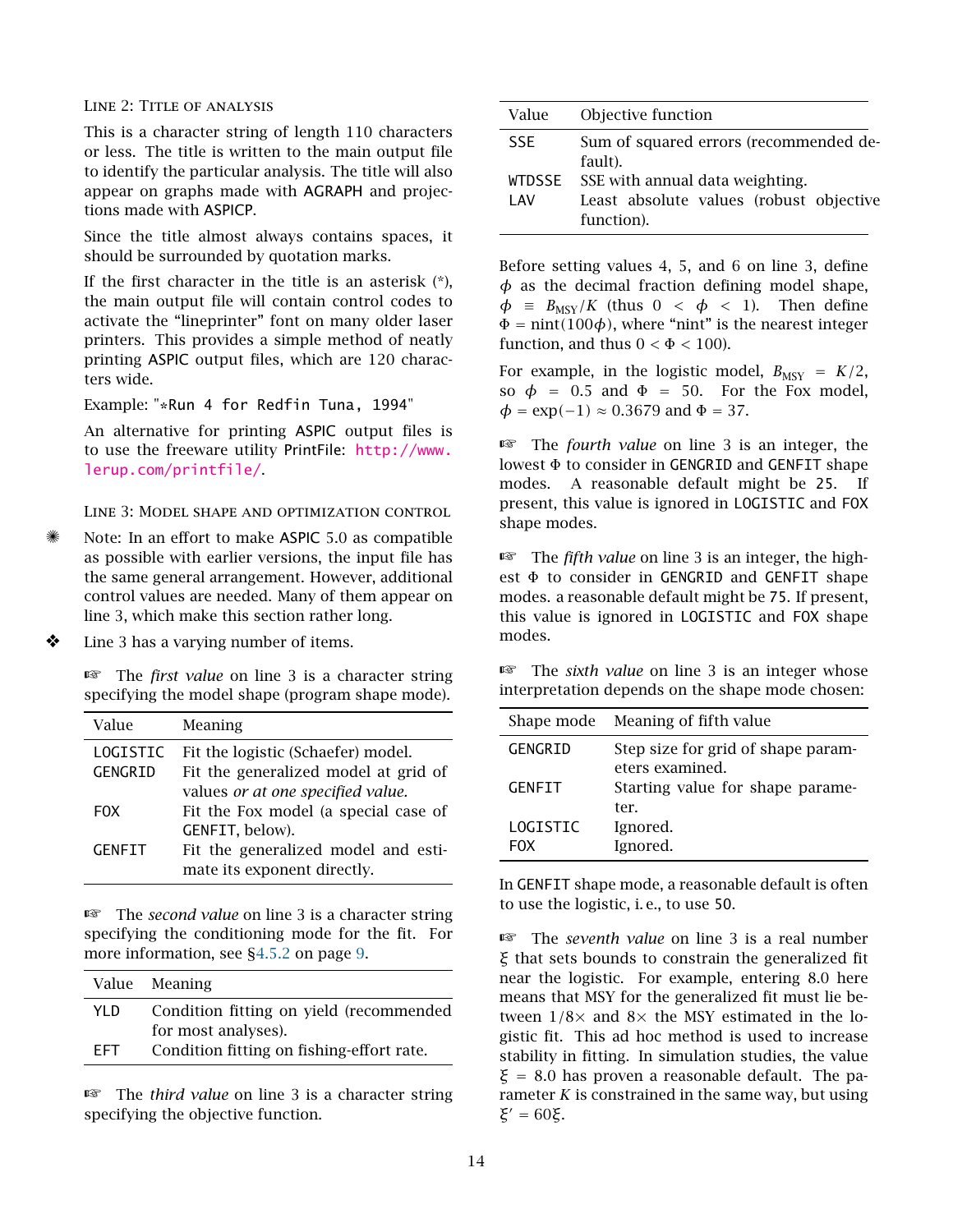During bootstrap runs, the change in bounds is effective only for the initial fit of the generalized model. For remaining bootstrap trials, bounds on MSY and *K* revert to those entered by the user on lines 19 and 20. *Thus, it is wise to adjust user guesses and bounds after fitting a point estimate and* ❖ *before fitting a bootstrap.*

If the input file specifies  $\xi = 0.0$ , no change of bounds is made. When  $ξ ≠ 0.0$ , it is required that *ξ >* 1*.*1. As noted above, *ξ* = 8*.*0 is recommended as a general default.

*To use a fixed model shape, use* GENGRID *shape mode, set the fourth and fifth values equal to the specified shape, and set the sixth value (the step size) to zero.*

Examples of line 3

Example 1. Specify a grid-search for the shape parameter between  $\Phi = 40$  and  $\Phi = 60$  (a moderate range around the logistic,  $\Phi = 50$ ). Use a step size in  $\Phi$  of 5. Set bounds on MSY of  $1/8\times$  to  $8\times$  the logistic estimates. Use SSE (least squares) objective function (in log space), conditioned on (matching) the effort in the input file. Note that EFT here is the equivalent to the optimization mode CAT in ASPIC 3.x.

GENGRID EFT SSE 40 60 5 8.0

Example 2. Fit the generalized model conditioned on effort, with bounds of  $\Phi = [40, 70]$  and starting value  $\Phi = 50$ . Constrain the generalized estimate closer to the logistic than in Example 1.

GENFIT EFT SSE 40 70 50 5.0

Example 3. Use a fitting procedure that could be accomplished with ASPIC 3.x. Fit the logistic model, conditioned on yield. When fitting the logistic model, only the first three values on line 3 are required.

LOGISTIC YLD SSE

#### <span id="page-14-0"></span>LINE 4: VERBOSITY & OUTPUT FILE CONTROL

This is a single integer value that controls the amount of output printed to the screen during execution (the "verbosity") and whether the optional \*.sum, \*.prn, and \*.rdat files ([§4.7\)](#page-9-1) are generated.

To control the amount of screen output, set the base value within the range 0–4. A setting of 0 gives almost no little screen output; 4 is intended for debugging, and gives too much for practical use. The recommended level is 2, moderate screen output.

To generate .SUM and .PRN files (recommended), add 10 to any of the above values. Thus, the recommended default would become 12.

To generate the .RDAT file, add 100 to any of the above values. The recommended default verbosity with all files generated would be 112. A value of 102 is also valid, to generate the .RDAT but not the other optional files.

The files are controlled in this way, instead of by a separate option in the input file, to maintain compatibility with older input files.

<span id="page-14-1"></span>Line 5: Bootstrap control

Line 5 holds one or two integer values.

**E** The *first value* on line 5 is an integer  $0 \le n_1 \le$ 1000, which specifies the number of bootstrap trials. A reasonable default is 500. Although this value is used only in BOT program mode, it must be included in all input files.

☞ The *optional second value* on line 5 is an integer  $30 \le n_2 \le 95$ , which specifies user confidence interval levels (in BOT program mode). ASPIC provides two sets of confidence intervals on estimates. The first are 80% confidence intervals. The second by default are 50% intervals, but others can be specified by setting  $n_2$ . When specifying  $n_2 > 80$ , please set the number of bootstraps to 1000.

#### Line 6: Monte Carlo searching

This line contains two integers to control the optional Monte Carlo (MC) search during fitting.

☞ The *first value* on line 6 may be <sup>0</sup> to disable the Monte Carlo search during fitting; 1 to enable MC searching; or 2 for repeated searching. Turning MC on can help when a repeatable solution is otherwise difficult to find. Unfortunately, when strong local minima are present, the MC search can cause more problems than it solves. The author recommends leaving it off unless it is definitely needed.

☞ The *second value* on line 6 sets the initial number of Monte Carlo trials. when repeated searches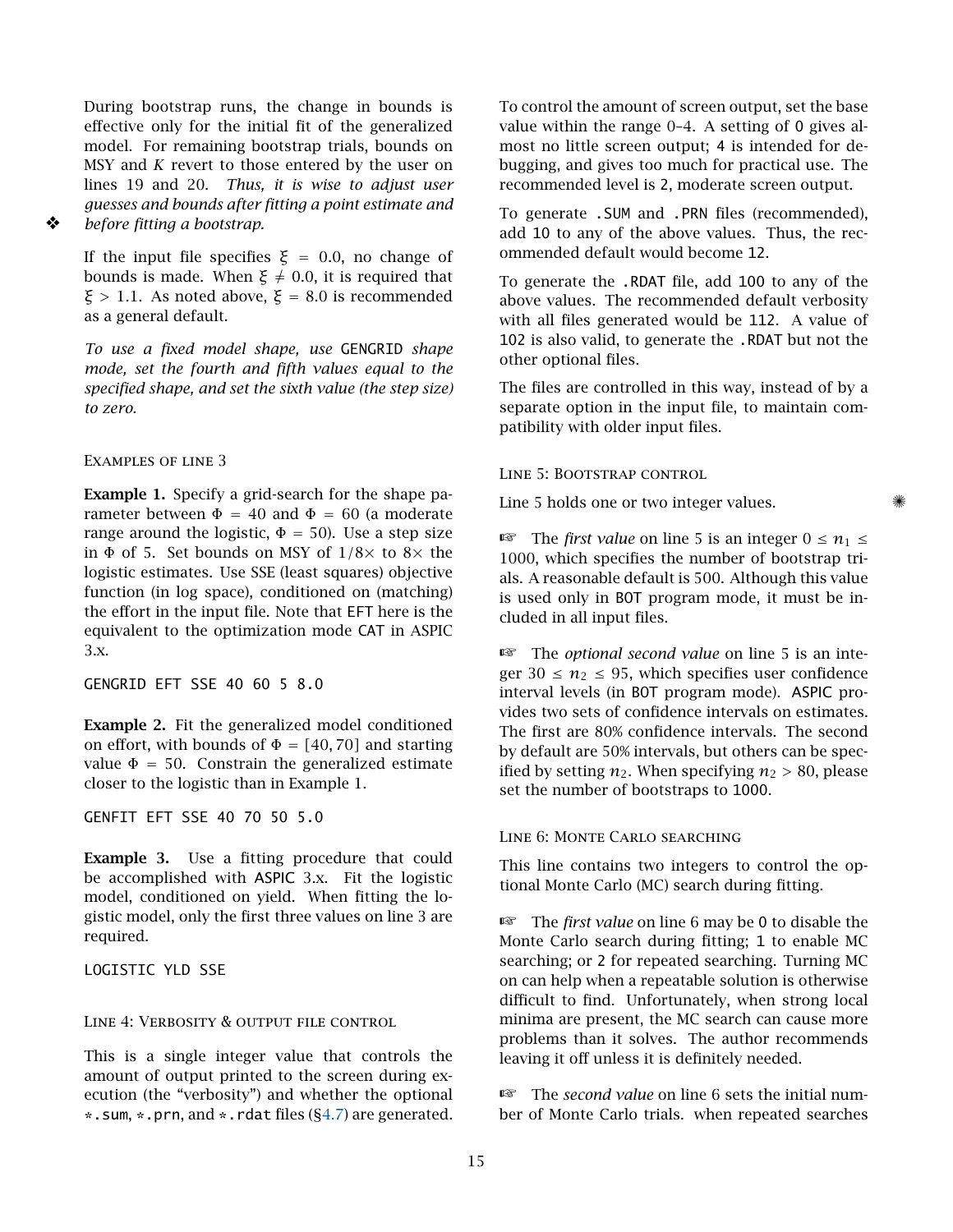are enabled, this number is reduced by the program in searches after the first. Even if the first number on this line is 0, the second number is needed as a placeholder.

As stated above, the recommended procedure is to leave searching off unless it is needed. If turned on, suggested parameters are: 1 50000. Monte Carlo searching, and particularly repeated searching, increases execution time considerably.

#### Line 7: Convergence criterion for optimizer

This convergence criterion is a real number denoted  $\varepsilon_1$ . After each adjustment of the simplex, the objective function is computed for each vertex of the simplex. Convergence is defined to occur when the following condition is met:

$$
\frac{2|L_1 - L_0|}{L_1 + L_0} < \varepsilon_1.
$$

where  $L_1$  is the highest objective-function value in the simplex and  $L_0$  is the lowest.

The recommended value is  $\varepsilon_1 = 1 \times 10^{-8}$ , which is written as 1d-8 in the input file. Using a different value is not recommended.

#### <span id="page-15-0"></span>Line 8: Restart control

Randomized restarts are used by the ASPIC optimizer to avoid local minima. The two values (real, integer) on line 8 control this mechanism.

☞ The *first value* on line 8 is the tolerance *<sup>ε</sup>*<sup>2</sup> for ending restarts. When objective function values from *k* restarts in a row agree to within this tolerance, the solution is accepted. The recommended value is  $\varepsilon_2 = 3 \times 10^{-8}$ , which is written as 3d-8 in the input file. Changing this value is not recommended.

✺ ☞ The *second value* on line 8 sets *<sup>k</sup>*, the minimum number of restarts required. The recommended default for this integer value is 6. Larger numbers can be used if needed to obtain a solution not overly sensitive to starting values. (The value used by ASPIC 3.x was  $k = 3$ , increased in version 3.89 to  $k = 6.$ 

<span id="page-15-1"></span>Line 9: Control of iterative computations

Iterative computations are used by ASPIC in several places. The two values (real, integer) on line 9 control two important sets of iterative computations.

☞ The *first value* on line 9 is the tolerance *<sup>ε</sup>*<sup>3</sup> for computing the annual fishing mortality rate (*F*). When conditioning on yield, an iterative method must be used to estimate *F*; it continues until successive estimates are within *ε*3. The recommended value is  $\varepsilon_3 = 1 \times 10^{-4}$ , which is written as 1d-4 in the input file. Changing this value is not recommended.

In EFT optimization mode, *ε*<sup>3</sup> must be present in the input file, but it is ignored.

☞ The *second value* on line 9 is the number of ✺ time steps used per year for the generalized model, range 2–100. A reasonable default is between 12 and 24 steps. The choice affects execution speed ([§2.2.1\)](#page-5-1).

When fitting the logistic (Schaefer) model, this number is not required. If present, it is ignored.

#### Line 10: Maximum estimated *F*

This line contains a real number specifying the maximum allowable estimate of *F*. This maximum (used when conditioning on yield) serves to aid the optimizer. The recommended default is 8d0, which works well in most cases.

LINE 11: STATISTICAL WEIGHT FOR  $B_1$  penalty in objective function

This line contains a real number that controls the influence of the penalty term on  $B_1 > K$  (see [§4.5.1\)](#page-8-2). To omit the penalty term, set this to 0d0. To use the penalty term, enter a positive real number (usually 1d0). The penalty is useful in analyses showing a sharp decline in relative abundance in the initial years; such data sets can otherwise result in an extremely high estimate of  $B_1$ .

The recommended default is no penalty. If the resulting estimate of  $B_1/K$  is too high, the analyst can try either the penalty term or fixing  $B_1/K$  rather than estimating it. Either approach can affect estimates of management quantities; sensitivity analyses are useful to examine this. The penalty term is described in [Prager](#page-25-0) [\(1994\)](#page-25-0); fixing *B*1, in [Punt](#page-25-11) [\(1990\)](#page-25-11).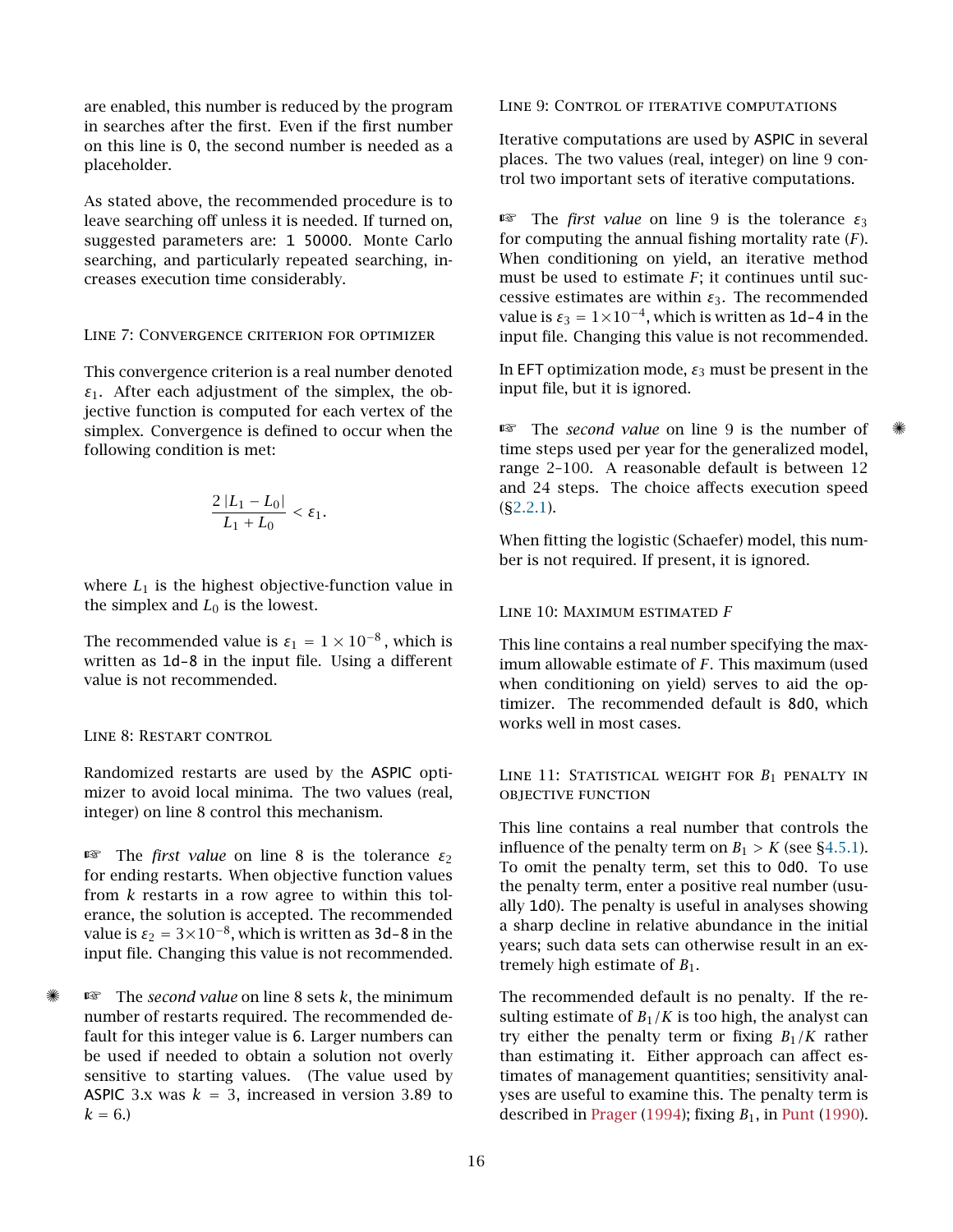#### Line 12: Number of data series

This line has a single integer from 1 to 10 that indicates how many data series are to be analyzed. The types of allowable data series are summarized in Table [1](#page-9-5) on page [10.](#page-9-5)

#### Line 13: Series-specific statistical weights

The program reads as many real numbers from this line as series were specified on the preceding line. The statistical weight  $w_i$  for series  $i$  is multiplied by each squared residual for that series when the objective function is computed. When IRF program mode is used to analyze more than one data series, the  $w_i$  are adjusted to implement inverse-variance weighting. They can all be set to unity, best written 1d0 in the input file, unless there is reason to set them otherwise.

#### Line 14: Starting guess for *B*1*/K*

This line contains a single real number between zero and one. Set this value based on your belief about the stock's condition at the start of the data set. In the absence of other information, a reasonable default is 0.5. See also [§6.4](#page-17-0) on page [18.](#page-17-0)

#### Line 15: Starting guess for MSY

In the absence of other information, half the largest yield can be used as a starting guess. This should be entered as a real number. See also [§6.4](#page-17-0) on page [18.](#page-17-0)

#### Line 16: Starting guess for *K*

In the absence of other information, a reasonable guess is 2 to 20 times the largest recorded yield. This should be entered as a real number. See also [§6.4](#page-17-0) on page [18.](#page-17-0)

#### <span id="page-16-0"></span>Line 17: Starting guess(es) for *q*

The program reads as many real numbers from this line as there are data series specified on line 12. The meaning of *q* depends on the data type that it refers to. When it refers to an effort–yield data series (code CE in Table [1\)](#page-9-5), *q* is the catchability coefficient. When it refers to a biomass index data series (codes I0, I1, or I2, Table [1\)](#page-9-5),  $q$  is the constant relating the index data to the internal ASPIC estimates of biomass; e.g., if  $q = 2.0$ , the index data are divided by 2.0 before being compared to the estimated biomass. When it refers to a biomass estimate series (codes B0, B1, or B2, Table [1,](#page-9-5) the user's value of *q* is ignored, but a number must be present as a placeholder.

For technical reasons, optimization is more difficult  $\diamondsuit$ when *q* is large. Thus, a successful result is most often obtained when the catch and index data are scaled so that all  $q_i$  < 0.01. This, of course, does not apply to Bn data series, for which by definition  $q_i = 1$ . See also [§6.4](#page-17-0) on page [18.](#page-17-0)

#### Line 18: Flags to estimate (or fix) individual **PARAMETERS**

If line 12 specifies *I* data series, the program reads  $I + 3$  integer values ("flags") from this line. The flags refer, in order, to  $B_1/K$ , MSY,  $K$ , and  $q_i$ ,  $i =$  $\{1, 2, \ldots, I\}$ . Set the flag to 1 to estimate the corresponding parameter, or 0 to keep the parameter constant at the starting guess. No flag should be set to any value other than 0 or 1. Although  $q_i$  is not estimated for some series types,  $I + 3$  flags are always required.

#### Line 19: Bounds on MSY

This line contains maximum and minimum bounds on the estimate of MSY. These two real numbers are used to limit the solution to reasonable values. The user defines what is reasonable by setting these values. If final estimates are at either constraint, an error message is printed on screen and in the output file. Bootstrap trials falling outside these bounds are discarded. See also [§6.4](#page-17-0) on page [18.](#page-17-0)

#### Line 20: Bounds on *K*

This line contains maximum and minimum bounds on the estimate of *K*. They are used in the same way as the bounds on MSY. See also [§6.4](#page-17-0) on page [18.](#page-17-0)

#### Line 21: Random number seed

Use a large (7-digit) positive integer. Different numbers result in different random number sequences. Using the same seed allows duplication of a previous run.

Using a different seed should result in the same answer (within expected computation errors); if results are substantially different, at least one of the solutions was a local minimum. The user can attempt to remove sensitivity to random number seed by increasing the number of restarts required (second number on line 8).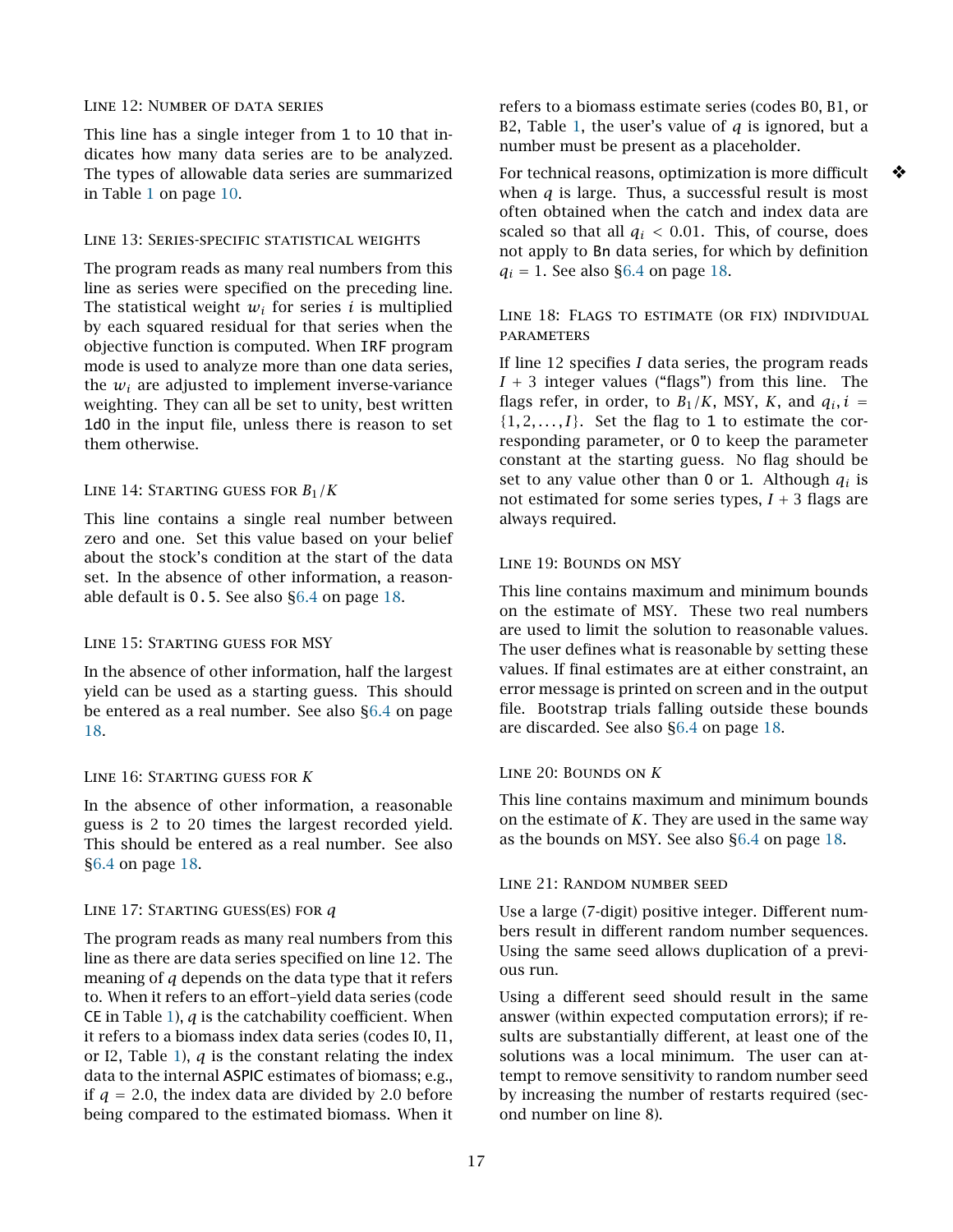#### Line 22: Number of years in data set

The total number  $\gamma$  of years described by the input file, including any years with missing values. Within the file, each data series must be of length  $\gamma$  and describe the same specific years. Nonoverlapping series can be accommodated by padding each series with missing values or zeroes as appropriate.

#### Following lines: Individual data series

There must be one data block (group of lines) for each data series. Each block should include data for all  $\gamma$  years; thus, thus each data block must be the same length  $\gamma$ . The composition of each block is as follows —

- (a) On the first line of the block, a series title (character string, length  $\leq 40$ , in quotes). Example: ''Spring survey & total landings''
- (b) On the second line of the block, a character string of length 2 with the type code for the series. Type codes are listed in Table [1](#page-9-5) (p. [10\)](#page-9-5).
- (c) Starting on the third line of the block, one data line for each year, with the following data on each line, separated by blanks —
	- (c1) *First number —* the year or other ID number. These are consecutive integers and must be identical from block (data series) to block. Numbers greater than 9999 will not print correctly.
	- (c2) *Second number —* a real number whose meaning depends on the series type. For type CE, it is the fishing-effort rate *f* for the year. For type CC, it is the average relative abundance (usually based on CPUE). For types B0, B1, or B2, it is a stockbiomass estimate. For types I0, I1, or I2, it is a relative abundance value.
	- (c3) *Third number —* a real number, required for CE or CC series only, giving the total yield (catch in biomass) from the fishery for that year. For other types of series (B*n* or I*n*), the third number is not needed.
	- (c4) *Final number —* an additional real number, used only when the objective function is set to WTDSSE. In that case, it is an annual statistical weight, which in each year is multiplied by the corresponding weight on line 13 to provide final statistical weighting for the observation.

Although yield–effort data series are designated ❖ type CE, effort is entered before yield on these lines. Similarly, in series type CC, the relative abundance appears before the yield.

As noted in [§6.3,](#page-16-0) it is recommended (although not absolutely necessary) to scale the catch and index data so that all  $q_i < 0.01$ . This does not apply to Bn data series, for which by definition  $q_i = 1$ .

#### <span id="page-17-0"></span>6.4 Starting guesses and bounds

The user may benefit from changing starting guesses after using FIT mode, before using BOT mode. Thus, it is advisable to generate point estimates in FIT mode before using BOT mode. After examining the results from FIT mode, consider adjusting starting guesses and bounds on lines 14–17 and lines 19–20. Using better starting guesses and more restrictive bounds often results in time savings or better stability in fitting. However, bounds should be wide enough to encompass all plausible values.

#### <span id="page-17-2"></span><span id="page-17-1"></span>6.5 Common questions about data series

#### 6.5.1 Missing values and zeroes

Missing or zero data values are allowed in an ASPIC input file in some cases, depending on the conditioning mode and type of data series. All possible cases are described in Table [3,](#page-18-1) along with the action taken by ASPIC. A data line with a missing value or with  $f = 0$  does not contribute to the objective function; however, the information present on the line is used in the analysis and does influence the estimates.

Any negative data item in the input file is considered a missing value by ASPIC. Thus a value can be set missing by inserting a minus sign in front of it, and the value can be restored in a later analysis by removing the minus sign. When a missing value appears in the ASPIC input file, an estimate of the underlying value appears in the output file.

Missing values are always distinct from true zero values. Zero should never be used to indicate a missing value, and a negative number should never be used for an observed zero.

Zero values of the abundance measure (CPUE) are never permitted, because it is assumed that the resource is not extinct during the analysis period. If an abundance index calculated prior to using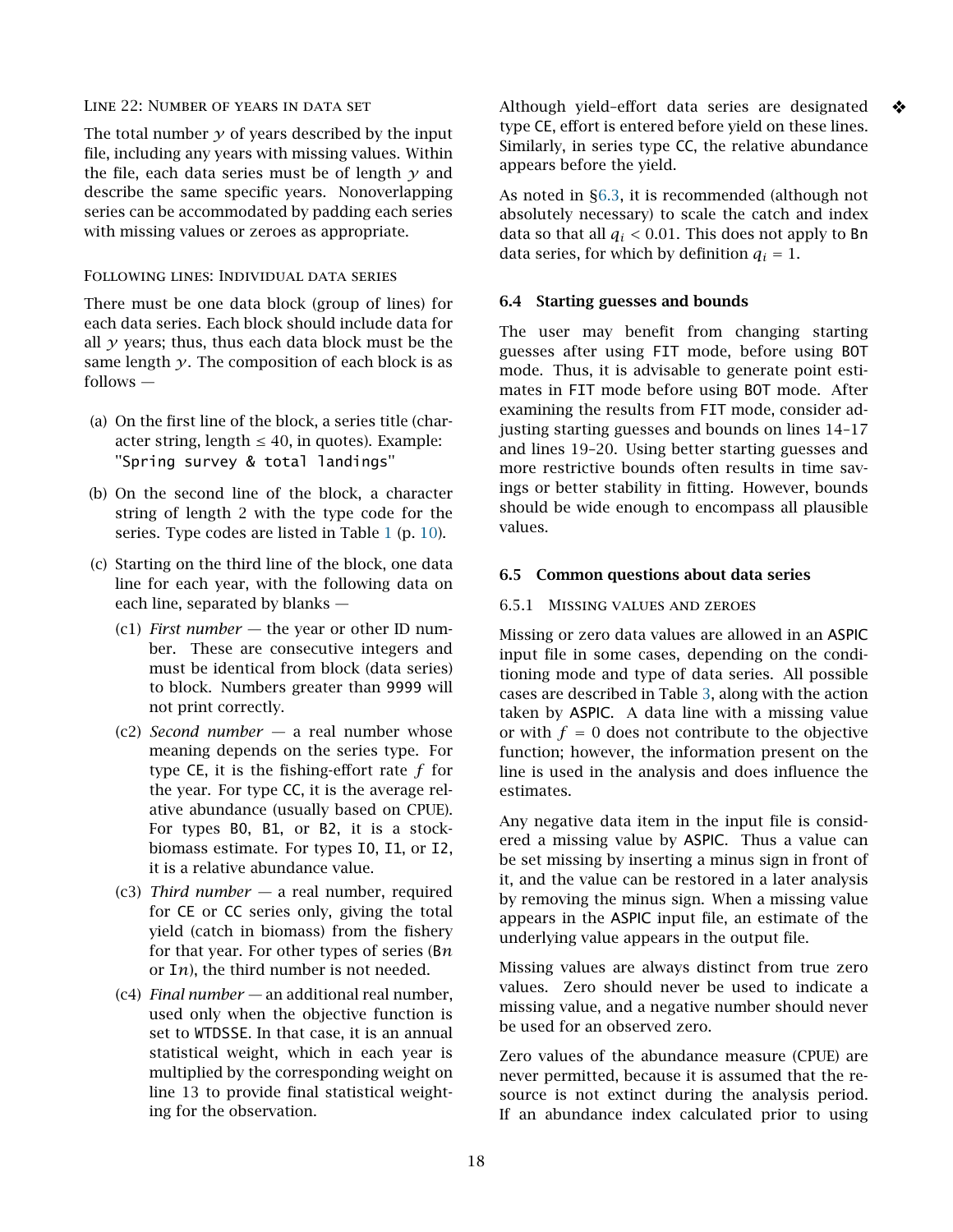<span id="page-18-1"></span>*Table 3. Actions taken by ASPIC when data series include data record(s) with missing value(s) or zero(es). Dash (—) indicates normal data (neither missing nor zero).* M *indicates a record with missing datum;* Z, *with zero datum. Series type* Index *includes* I0*,* I1*,* I2*,* B0*,* B1*, and* B2 *series.*

| Cond.      | Series       | CPUE or                  |                           |                                                               |
|------------|--------------|--------------------------|---------------------------|---------------------------------------------------------------|
| mode       | type         | effort                   | Yield                     | Action by ASPIC                                               |
| YLD        | CC           | $\mathbf M$              | $\overline{\phantom{0}}$  | Fit; estimate missing CPUE.                                   |
| <b>YLD</b> | CC           | $\overline{\phantom{0}}$ | М                         | Stop: missing yield not allowed when conditioning on yield.   |
| <b>YLD</b> | CC           | $\mathbf M$              | $\mathbf M$               | Stop: missing yield not allowed when conditioning on yield.   |
| <b>YLD</b> | CC           | $\mathbf M$              | Z                         | Fit with $F = Y = 0$ (no fishing).                            |
| <b>YLD</b> | CC           | Z                        | $\mathbf M$               | Stop: missing yield not allowed when conditioning on yield.   |
| <b>YLD</b> | CC           | $\rm Z$                  | $\overline{\phantom{0}}$  | Stop: zero CPUE never allowed.                                |
| <b>YLD</b> | CC           | $\overline{\phantom{0}}$ | $\mathbf{Z}$              | Fit with $F = Y = 0$ (no fishing).                            |
| <b>YLD</b> | CC           | Z                        | Z                         | Stop: zero CPUE never allowed.                                |
| <b>YLD</b> | CE           | $\mathbf M$              |                           | Fit; estimate missing CPUE.                                   |
| <b>YLD</b> | CE           | $\overline{\phantom{0}}$ | $\mathbf M$               | Stop: missing yield not allowed when conditioning on yield.   |
| <b>YLD</b> | <b>CE</b>    | $\mathbf M$              | $\mathbf M$               | Stop: missing yield not allowed when conditioning on yield.   |
| <b>YLD</b> | <b>CE</b>    | $\mathbf M$              | Z                         | Fit with $F = Y = 0$ (no fishing).                            |
| <b>YLD</b> | <b>CE</b>    | Z                        | $\mathbf M$               | Stop: missing yield not allowed when conditioning on yield.   |
| <b>YLD</b> | <b>CE</b>    | Z                        |                           | Stop for error: when $F = 0$ , Y must be 0.                   |
| <b>YLD</b> | <b>CE</b>    | $\overline{\phantom{0}}$ | $\overline{z}$            | Stop: zero CPUE never allowed.                                |
| YLD        | CE           | Z                        | $\mathbf{Z}$              | Fit with $F = Y = 0$ (no fishing).                            |
| <b>YLD</b> | Index        | $\mathbf M$              |                           | Fit; estimate missing CPUE.                                   |
| <b>YLD</b> | Index        | Z                        | $\overline{\phantom{0}}$  | Stop: zero CPUE never allowed.                                |
| EFT        | CC           | $\mathbf M$              | $\overline{\phantom{0}}$  | Stop: missing CPUE not allowed when conditioning on effort.   |
| <b>EFT</b> | CC           | $\overline{\phantom{0}}$ | М                         | Stop: missing yield not estimable in this case.               |
| <b>EFT</b> | CC           | М                        | $\mathbf M$               | Stop: missing effort not allowed when conditioning on effort. |
| <b>EFT</b> | CC           | $\mathbf M$              | $\ensuremath{\mathbf{Z}}$ | Stop: missing effort not allowed when conditioning on effort. |
| <b>EFT</b> | CC           | Z                        | $\mathbf M$               | Stop: zero CPUE never allowed.                                |
| <b>EFT</b> | CC           | Z                        |                           | Stop: zero CPUE never allowed.                                |
| <b>EFT</b> | CC           | $\overline{\phantom{0}}$ | $\ensuremath{\mathbf{Z}}$ | Fit with $F = Y = 0$ (no fishing).                            |
| EFT        | CC           | $\rm Z$                  | Z                         | Stop: zero CPUE never allowed.                                |
| <b>EFT</b> | CE           | $\mathbf M$              | $\overline{\phantom{0}}$  | Stop: missing effort not allowed when conditioning on effort. |
| <b>EFT</b> | <b>CE</b>    | $\overline{\phantom{0}}$ | $\mathbf M$               | Fit; estimate missing catch                                   |
| <b>EFT</b> | <b>CE</b>    | $\mathbf M$              | $\mathbf M$               | Stop: missing effort not allowed when conditioning on effort. |
| <b>EFT</b> | CE           | $\mathbf M$              | $\rm Z$                   | Stop: missing effort not allowed when conditioning on effort. |
| <b>EFT</b> | CE           | Z                        | $\mathbf M$               | Estimate with $F = Y = 0$ (no fishing).                       |
| <b>EFT</b> | CE           | Z                        | $\overline{\phantom{0}}$  | Stop; if $F = 0$ , Y must be 0.                               |
| <b>EFT</b> | <b>CE</b>    |                          | Z                         | Stop: zero CPUE never allowed.                                |
| <b>EFT</b> | <b>CE</b>    | Z                        | $\ensuremath{\mathbf{Z}}$ | Estimate with $F = Y = 0$ (no fishing).                       |
| <b>EFT</b> | Index        | $\mathbf M$              | $\overline{\phantom{0}}$  | Fit; estimate missing effort.                                 |
| <b>EFT</b> | <b>Index</b> | Z                        |                           | Stop: zero CPUE never allowed.                                |

ASPIC is zero in a given year, one could try using a small number (e. g., 20% to 50% of the lowest nonzero value) in its place. Use of an *extremely* small number (e.g., 1% of the lowest nonzero value) will usually result in a large residual during the ASPIC analysis; such a residual can influence the

results strongly. Thus, converting zeroes to very small numbers is not recommended.

#### <span id="page-18-0"></span>6.5.2 Allocation of yield among series

When analyzing more than one data series, it is not always possible  $-$  or desirable  $-$  to associate a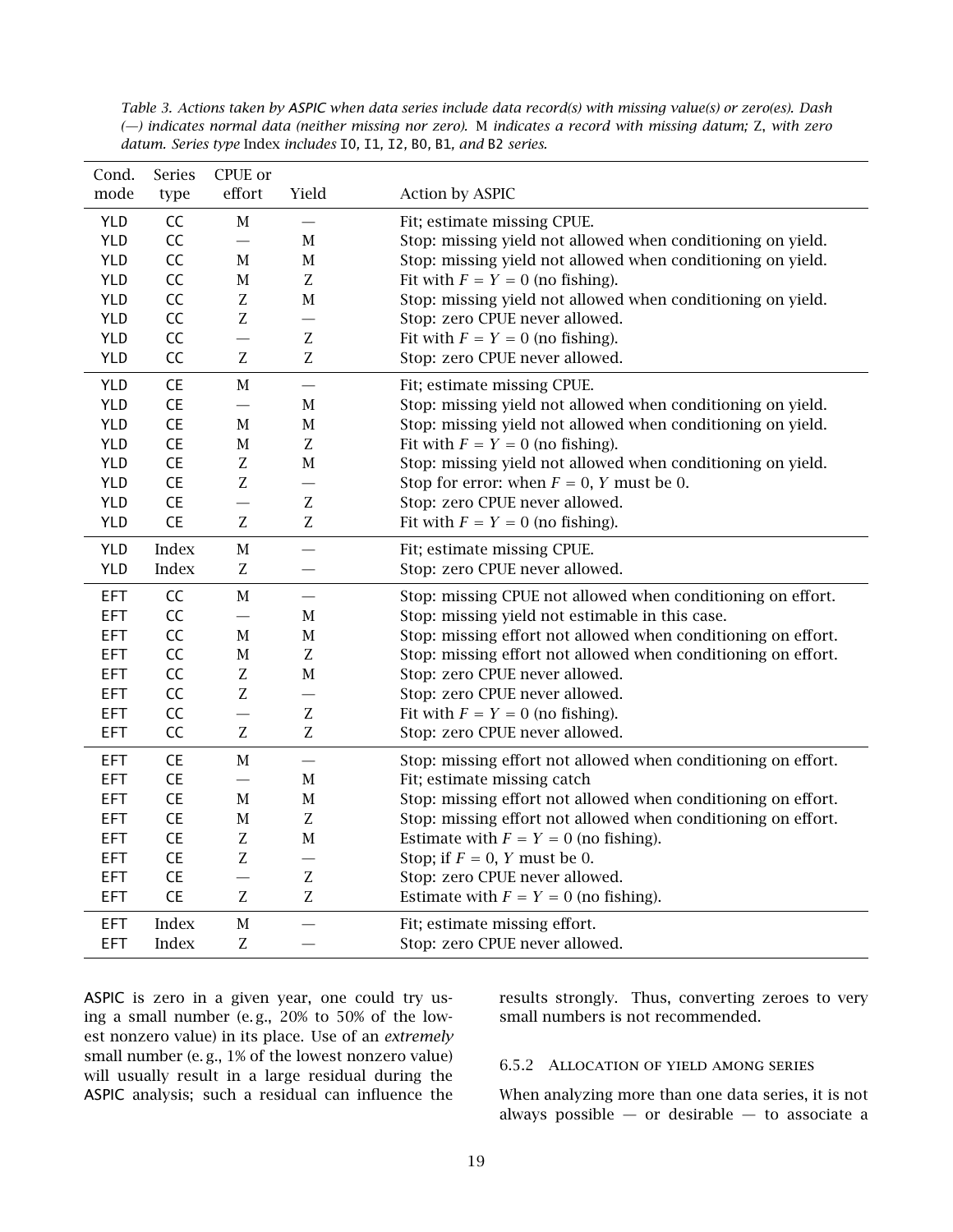yield with each measure of fishing effort rate or relative abundance. A common example is having several abundance indices for a stock, but only the total annual yield. This section aims to describe how ASPIC assumes yield is allocated among data series.

Yield is entered in both CE and CC series. Because ASPIC derives an abundance index from each CE series, it is important that the yield in a CE series correspond to the fishing-effort rate in the same series.

In contrast, it is not necessary for the abundance index in a CC series to correspond to the yield in the same series. For example, a valid CC series might have an abundance index computed from one fishery on a stock, paired with the total catch from all fisheries on that stock.

Despite the above, it is important that yield, summed across series, represent a constant proportion (usually assumed 1*.*0) of total removals. Changes in that proportion, whether due to reporting changes or changes in discarding practices, violate a fundamental assumption of ASPIC (and of most other assessment models). The consequences of that violation will depend on its severity.

#### <span id="page-19-0"></span> $\triangle$  6.5.3 CAUTION ON ZEROS, MISSING VALUES

The author has attempted to ensure that results of computations including missing and zero values are correct under all combinations of data series type, conditioning mode, and model shape. To that end, a simple test has been done of every combination shown in Table [3.](#page-18-1) Still, some cases occur infrequently in real data and so have not been tested repeatedly. Users are urged to examine results critically when missing and zero values are used and to advise the author if any problems should arise.

#### <span id="page-19-1"></span>7 Advanced Options for ASPIC

As of version 5.34 of ASPIC, using an aspic.ini file to control advanced options is no longer supported. Several output files can be turned on and off with the verbosity setting (line 4 of input file), as described on page [15.](#page-14-0) User confidence intervals are specified on line 5 of the input file—see page [15.](#page-14-1)

#### <span id="page-19-2"></span>8 ASPICP Input File Specification

The control file for ASPICP is relatively short; it should have the file extension .CTL. For the correct way to represent different data types in the file, see [§6.2.](#page-12-3) A sample file is provided with the ASPIC distribution.

The following file format will work with all ASPICP versions. An expanded input file format is available for use only with version 4.0 and up. The new format allows added stochasticity in the projection and several additional ways of specifying management in the projection period. Documentation is not yet complete. Please see a version 4.0 .CTL file for an example.

#### <span id="page-19-3"></span>8.1 Line by line

#### LINE 1: PROJECTION TITLE

This is a character string, length  $\leq$  70. The title usually contains blanks and should be delimited by quotation marks. The ASPICP output file will also include the title of the original ASPIC run.

#### Line 2: Name of .BIO file

A character string specifying the name of a .BIO file from an ASPIC bootstrap run. Results from ASPICP will be based on the data in that file.

#### LINE 3: ANY CHARACTER STRING **WARE**

In earlier versions, this line contained the output (.PRJ) file name. As of version 3.15 of ASPICP, the output file always has the same root file name as the input (.CTL) file and ends with file extension .PRJ.

#### LINE 4: CONFIDENCE INTERVALS

In previous versions, a real number was required here as a placeholder, but was not used in the computations. That is still acceptable, and using any real number will cause defaults to be used for the options described immediately below.

As of version 3.16 of ASPICP, additional user options can be given on this line in the form of one character string and one integer:

☞ The *first value* on line 4 is the type of confidence interval to use. This should be either BC for bias-corrected confidence intervals [\(Efron and Gong](#page-24-13) [1983\)](#page-24-13), or PC for simple percentile confidence intervals. The latter may be useful when the BC intervals appear irregular.

☞ The *second value* on line 4 is an integer, either 1 to smooth the resulting confidence intervals or 0 to use unsmoothed intervals.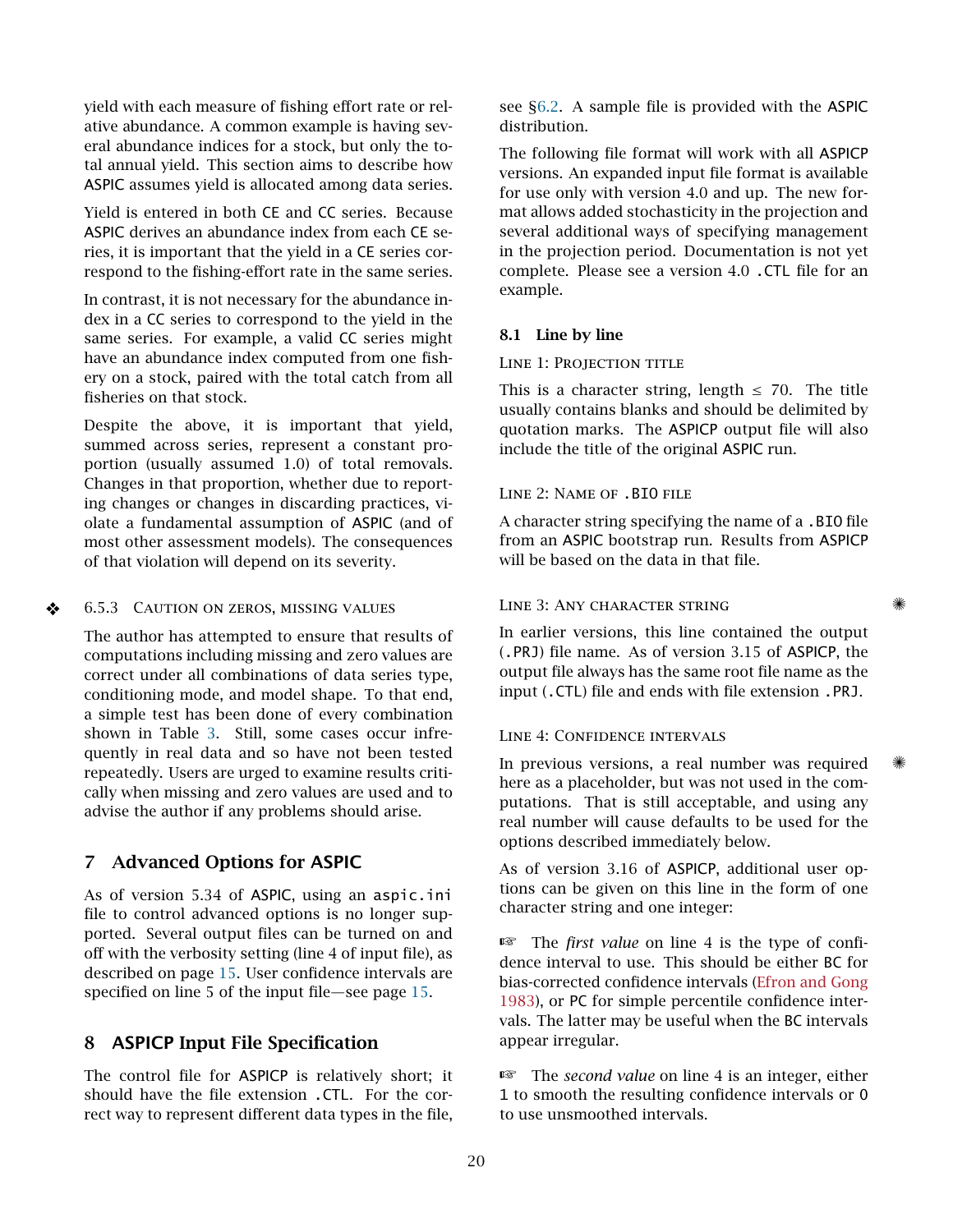The default when the user options are not given (i. e., when a placeholder is given instead) is to compute BC intervals and smooth them.

The author is aware that some BC intervals from ASPICP are very wide in certain years. Because that seems illogical, the author has checked the corresponding programming code repeatedly, but has not discovered any errors. Using PC intervals has avoided the irregularity in the cases tested.

Line 5: Number of years to skip at start of **PLOTS** 

An integer with recommended values 0 to 3. The first few years of biomass and mortality estimates are especially imprecise. Also, analysis of certain data sets can give in very high estimated biomasses in the first few years. Thus, omitting the first few years from the plots can be useful.

Line 6: Number of years of projections

Integer between 0 and 15. The longer projections extend, the more speculative they are. For that reason, early versions of ASPICP limited projections to only 10 years, but some users found that overly restrictive. Projections are theoretical constructs and are most useful when comparing management strategies, rather than as forecasts of the future.

Following lines: management regime to **PROJECT** 

Each following line has data for one projection year; the number of lines should equal the number of years specified on line 6. On each line, enter a real number followed by a single character. The real number represents the yield or relative fishing mortality rate to be applied that year, and the character tells which type of value the number is. For example, line 7 of the .CTL file might read

1.456d3 Y

to indicate that in the first projection year, a yield of 1,456 units will be taken. Thus, lines ending in Y are used for making projections conditioned on quota (TAC) management measures.

As another example, line 8 of the .CTL file might read

0.85d0 F

to indicate that in the second projection year, the fishing effort rate will be 85% of the rate in the final year of the original data. Thus, lines ending in F are used for making projections based on proportional reductions in fishing mortality rate. This use of relative values allows *F*-based projections to be made with reasonable confidence even when the estimated fishing mortality in absolute terms is quite imprecise.

F lines and Y lines can be mixed in the .CTL file. That might be done, e. g., when yield in the first projection year is already known, and management in subsequent years is to be by control of fishing effort.

#### <span id="page-20-0"></span>8.2 Sample ASPICP input file

| test.bio<br>XX |     | "Case with Y02=Y01; F03 to F07 = $F(MSY)$ " |  |  |  |
|----------------|-----|---------------------------------------------|--|--|--|
|                |     |                                             |  |  |  |
| BC 1           |     |                                             |  |  |  |
| 0              |     |                                             |  |  |  |
| 6              |     |                                             |  |  |  |
| 1200           | Y   |                                             |  |  |  |
| 0.55           | - F |                                             |  |  |  |
| 0.55           | - F |                                             |  |  |  |
| 0.55 F         |     |                                             |  |  |  |
| 0.55 F         |     |                                             |  |  |  |
| 0.55           | F   |                                             |  |  |  |
|                |     |                                             |  |  |  |

# <span id="page-20-1"></span>9 Interpretation of ASPIC Results

This section explains some features of ASPIC esti- ❖ mates, and reviews considerations important when using ASPIC. [Prager](#page-25-0) [\(1994\)](#page-25-0) and [Prager et al.](#page-25-6) [\(1996\)](#page-25-6) contain additional discussion.

#### <span id="page-20-2"></span>9.1 Precision of parameter estimates

Production models tend to estimate some quantities considerably more precisely than others. Among the quantities more precisely estimated are maximum sustainable yield (MSY), optimum effort ( $f_{\text{MSY}}$ ), and relative levels of stock biomass and fishing mortality rate. Here, relative levels means the biomass level relative to the level at which MSY is attained or the level of fishing mortality relative to that at which MSY is attained.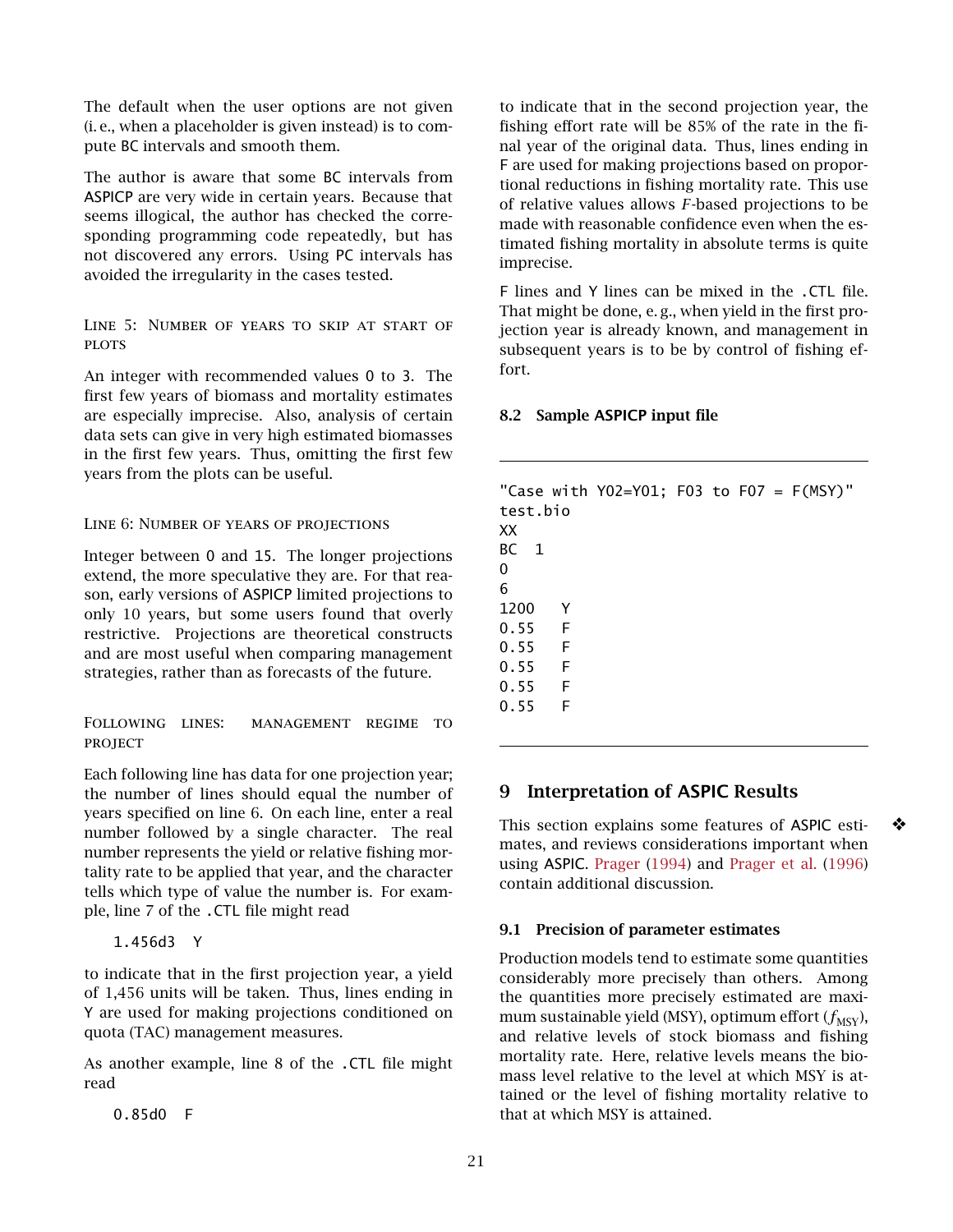To provide more precise estimates, then, it is often useful to divide the stock-size estimates provided by ASPIC by the corresponding estimate of stock size at MSY  $(B_{\text{MSY}})$ . Similarly, the estimates of fishing mortality rate  $F$  are divided by  $F_{\text{MSY}}$  to obtain relative estimates. In its output files, ASPIC provides such relative estimates. The relative estimates present a more precise picture of the condition of the stock, because in normalization, the estimate of  $q$  — which is usually imprecise — cancels out.

In contrast, absolute levels of stock biomass (and related quantities), which include uncertainty in the estimate of *q*, are usually estimated much less precisely. One cannot place nearly as much credence in the absolute estimates of stock size, *F*, or any quantities that depend upon them. Absolute estimates of  $B_t$  and  $F_t$  from ASPIC are provided for the modeler's information and are not intended for use as management guidelines.

When two or more data series are analyzed, estimated ratios of catchabilities are typically estimated more precise than estimates of each *q*. Also, *K* may be estimated imprecisely or inaccurately even when MSY and  $f_{MSY}$  are estimated well. Again, this reflects the difficulty of translating relative biomass changes to an absolute scale.

The starting biomass, estimated as  $B_1/K$ , may be considered a nuisance parameter, and its estimate is often imprecise. [Punt](#page-25-11) [\(1990\)](#page-25-11) recommended fixing  $B_1/K = 1.0$  (rather than estimating it) for the Cape hake stock off southern Africa, but it is not clear that that approach is appropriate for every stock. A similar approach is taken in using the penalty term described in [§4.5.1.](#page-8-2)

To stabilize estimates from a particular data set, it can be useful to fit the model with  $B_1/K$  fixed at a range of values. Although the resulting estimates of the biomass trajectory will of course diverge at the beginning, they may provide sufficiently consistent estimates of present stock status for management purposes.

#### <span id="page-21-0"></span>9.2 Estimating several catchability coefficients

ASPIC can use more than one data series in estimation. The analyst should be aware that the underlying assumption is that each abundance measure reflects the entire stock, except for random error. Thus, using this feature is similar to deriving an abundance index from each series and averaging them together.

It is not recommended to use abundance indices that are uncorrelated or negatively correlated with one another, unless their overlap is short. When abundance indices present different pictures, CPUE might instead be standardized with a model to remove effects of vessel type, area, gear, season, etc., before fitting an assessment model. The resulting index of yearly abundance can then be used as a SCC' series with the total catch. This provides quicker and more reliable estimation from ASPIC, but more importantly, it removes explainable variation from the data, which would otherwise become noise.

Nonetheless, using several abundance measures directly in ASPIC (or any assessment model) allows examining the departure of each series from model predictions.

#### <span id="page-21-1"></span>9.2.1 CATCHABILITY OVER TIME

The user can estimate separate catchability coefficients for different periods of time. This is accomplished in practice by putting the periods of time in separate data series, each padded with zeroes or missing values as appropriate. This procedure can be used to examine hypotheses about changing catchability with time, perhaps as a result of changing fishing gear or changing environmental conditions. In interpreting such models, there are several considerations.

One concern is estimating whether the improvement in fit obtained from a more complex model is statistically significant. An ASPIC model with timevarying catchability can be tested against the base model (i.e., the simpler model with constant catchability) with an *F*–ratio test. Here *F* is the *F* distribution of statistics, not fishing mortality rate. The test statistic is

$$
F^* = \frac{(SSE_s - SSE_c)/v_1}{SSE_c/v_2},\tag{2}
$$

where SSE*<sup>s</sup>* and SSE*<sup>c</sup>* are is the error sums of squares of the simple and complex models, respectively; *ν*<sup>1</sup> is the difference in number of estimated parameters between the two models; and  $v_2$  is the number of data points less the total number of estimated parameters. The significance probability of *F* <sup>∗</sup> can be obtained from standard tables of the *F*-distribution with  $v_1$  and  $v_2$  degrees of freedom.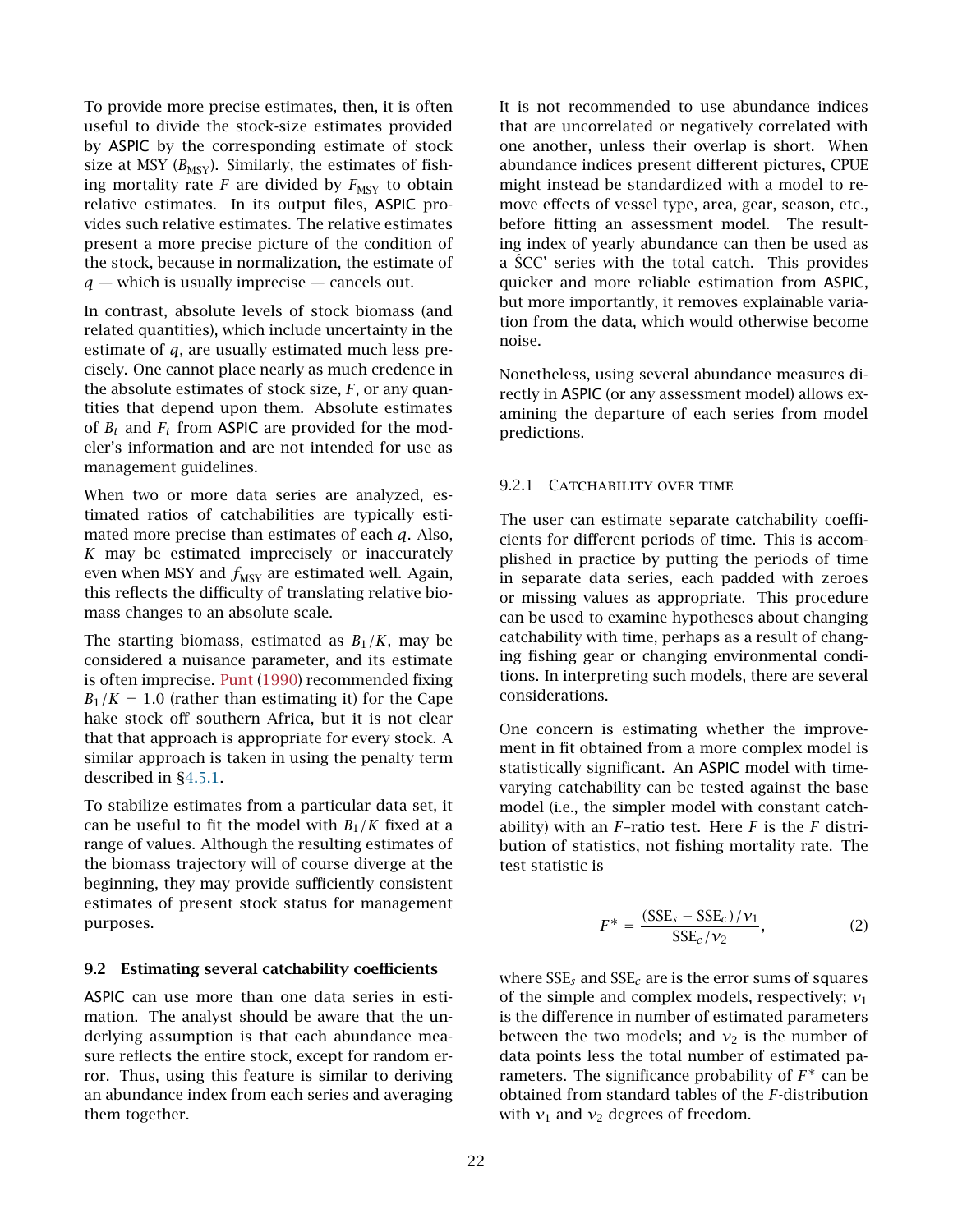A small program called FTEST is supplied with ASPIC to facilitate making certain such tests. This program assumes that the same data are used for both models, but are divided into different periods with different estimates of *q*. The weighting for the penalty term (line 11 in the ASPIC input file) should be set to zero for this *F*-ratio test to be theoretically correct. The FTEST program is interactive, and takes all input from the screen.

Three often-repeated caveats apply when using the *F*-ratio test for this purpose. First, hypothesis tests are invalid when suggested by examination of the data. Instead, the test should be suggested by external information, such as changes in gear. Second, the significance of a series of tests is less than that of a single test. For information on this point, consult a reference on multiple comparisons (e. g., [Klockars and Sax](#page-24-14) [1986\)](#page-24-14). Third, hypothesis tests generally assume correct specification of the model. Thus, significance probabilities of tests on assessment models are always approximate. This caveat is especially important when there is evidence that the model does not fit well.

A nonparametric test of the null hypothesis  $q_1 = q_2$ can be conducted from the fitting results. This test is constructed by examining the bootstrap estimates of the ratio of the two catchability coefficients. As an example, assume that the alternative hypothesis is that  $q1 \neq q2$ . Then the null would be rejected at *P <* 0*.*05 if a bias-corrected 95% confidence interval on  $q_1/q_2$  did not include the value 1.0. Like the *F* test, this test is approximate because of the possibility of specification error. In addition, bootstrapping residuals may underestimate the true variability present in a time series [\(Freed](#page-24-15)[man and Peters](#page-24-15) [1984\)](#page-24-15). This has been addressed to some degree in the current version of ASPIC by the adjustment made to the residuals before bootstrapping is begun.

#### <span id="page-22-0"></span>9.3 Projections

The ASPIC suite includes the program ASPICP, which can be used to make projections of the stock's response to various management measures. In interpreting results from ASPICP, it is helpful to consider the differences between age-structured and non-age-structured models.

The author has participated in many assessments in which both age-aggregated production models (such as ASPIC) and age-structured (cohort) models were used on the same stock. Usually, estimates of relative population trend  $(B/B<sub>MSY</sub>)$  and relative fishery trend  $(F/F_{\text{MSY}})$  from the two models have been similar. Occasionally, when abundance indices are noninformative, the age-structured model can estimate population trends reliably, while the production model cannot. I have not yet encountered data that supported both types of estimation with reasonable precision, yet give strikingly different results from various models.

Nonetheless, one area in which from age-aggregated models tend to differ from age-structured models is in estimating recovery from overfishing. In the author's experience, projections based on productionmodel dynamics often estimate considerably faster recovery than do projections from age-structured methods. It is too early to say categorically that one type of projection is more accurate than the other, because few stocks so assessed have recovered from overfishing. Still, it is the author's opinion that results based on production models may be overly optimistic, particularly for species that mature at relatively old ages. Age-structured models can capture the lag in recovery that occurs as increased recruitment and survival propagate through the immature age classes. Non-age-structured models do not explicitly capture this, so in cases where depletion extends below the age of maturity, they may project recovery at a rate not attainable by the actual population.

#### <span id="page-22-1"></span>9.4 Estimation difficulties

The information in this section is central to obtain- $\bullet$ ing correct results. Please read it thoroughly.

The optimization method used in ASPIC [\(Nelder and](#page-24-16) [Mead](#page-24-16) [1965\)](#page-24-16) is quite robust, but in unmodified form frequently stops at local minima (these represent sub-optimal solutions). This has been addressed in ASPIC with a restarting algorithm that requires the same solution to be found several times in a row before it is accepted. In the author's experience, the resulting optimizer is reasonably effective at avoiding local minima.

Nonetheless, ASPIC, like other programs that attempt complex nonlinear optimization, occasionally finds local, rather than global, minima. Two features of the program—beyond the restarting algorithm already mentioned—are available to detect and remedy this problem. First, solutions obtained at local minima are often not reasonable, and this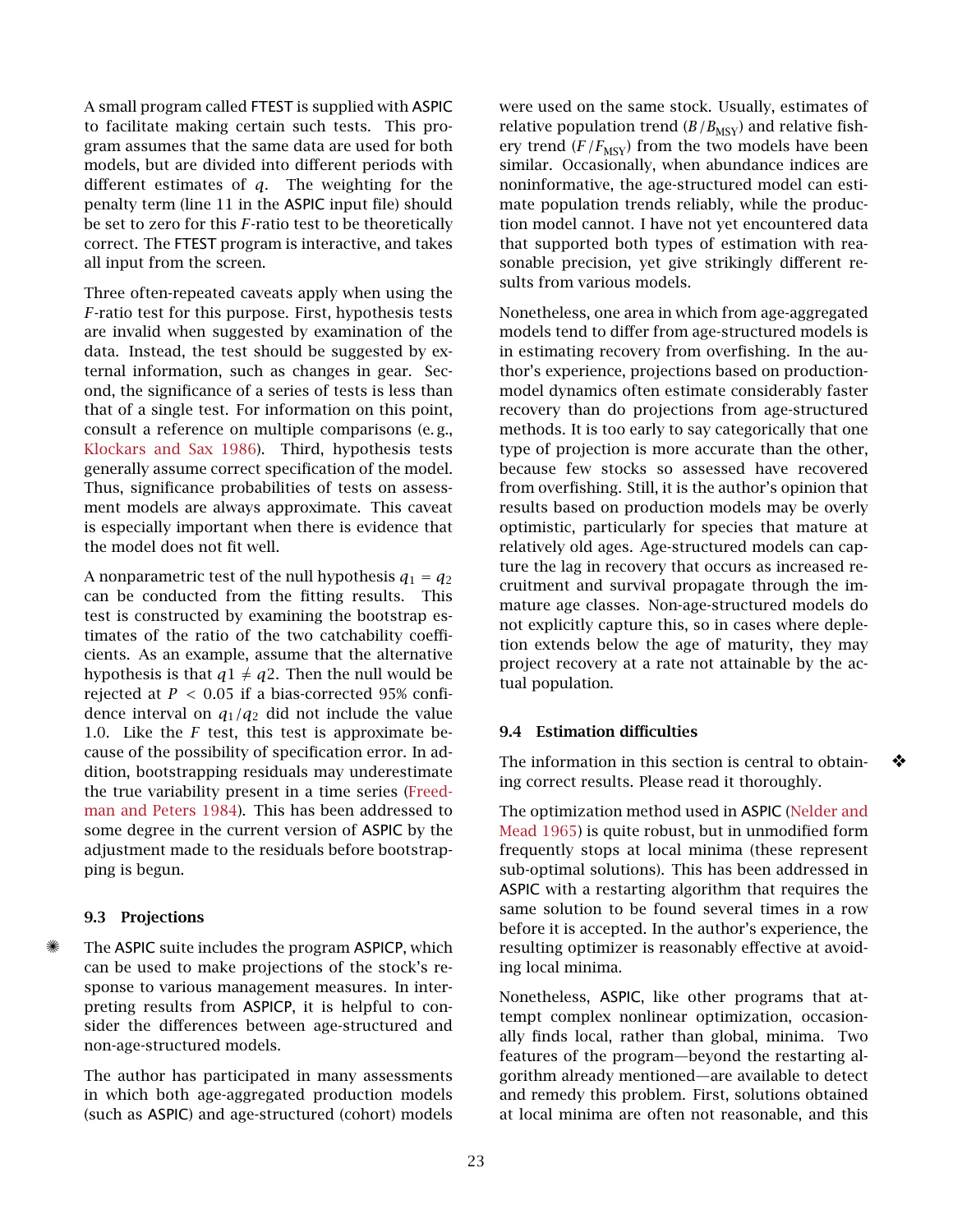will often cause one of the parameters to be estimated at either its minimum or maximum bound. In such a case, a warning message is printed, both on screen and in the output file.

A second feature that can help avoid local minima is an optional Monte Carlo phase of estimation. When enabled, this tries to improve the initial fit by randomly searching for a better one in the neighborhood of the initial fit. If multiple searches are enabled, a shorter Monte Carlo search takes place periodically during fitting. Although such searches considerably increase the time required to find a solution, they can be helpful in avoiding local minima. If a solution is difficult to find, it can be helpful to enable the Monte Carlo searches.

When fitting difficult data sets, it can be useful to make several runs with different random number seeds. Agreement among a number of runs suggests that the solution is stable.

Occasionally ASPIC fails to converge to a minimum at all. This often indicates that the data do not fit the model very well, which can sometimes be verified by examining the results with AGRAPH. When there is no fit, the input file should be checked for errors (e. g., reversed catch and effort values). Rarely, changing the maximum value of *F* allowed (line 10 of the ASPIC input file) can improve convergence, if the problem occurs in EFF optimization mode. If the objective function appears (from the screen output) to have been near convergence, simply trying a second ASPIC run that uses the first run's results as starting guesses can sometimes provide a good solution. If the model includes several data sets (fisheries), it can be useful to eliminate one or more of them, at least temporarily, to see if convergence can be achieved.

If none of these suggestions is successful, estimates can often be made with the following strategy. Set one parameter (usually  $B_1/K$ ) to a fixed value by setting the corresponding estimation flag (line 18 of the ASPIC input file) to zero. A solution might be possible conditional upon that value of  $B_1/K$ . If this technique leads to a solution, a range of fixed values of  $B_1/K$  can be tried and the solutions examined. Similar values of the objective function among solutions indicate that the solutions are nearly equivalent in terms of fit. Although the solutions will differ somewhat, they still may be useful, especially as confirmatory information or if little other information is available for management.

Although ASPIC has been tested on thousands of simulated and real data sets and is believed to operate correctly, errors can exist in any computer programs. Any user experiencing bugs or suspected bugs is asked to send the author copies of the input and output files by email: Mike.Prager@noaa.gov. The author attempts to correct all errors promptly.

# <span id="page-23-0"></span>10 Program Change History

#### Changes beyond Version 5.00

Revision increments not listed consisted of minor bug fixes and/or minor improvements.

- Version 5.01: Added error message to output for *q* out of bounds.
- Version 5.02: Increased internal file name length to 128 characters. This become an issue in supporting drag-and-drop.
- Version 5.03: Fixed a rare problem in the optimizer when no starting values of *K*, MSY, or *q* given by user. Also, increased minimum number of convergences required in LAV optimization mode from 5 to 8.
- Version 5.04: Fixed some inconsistencies and errors in handling missing values. Verified correct action in all 36 possible combinations of series type, missing and zeroes. See Table [3.](#page-18-1)
- Version 5.07: Improved output to PRN file. Was not printing series *>* 1 correctly.
- Version 5.08: Further increased length of filename variables.
- Version 5.09: Changed FIT to correct situation with MC search mode 2 (repeated search). Previously, in initial fit of a bootstrap run, MC repeats were fewer than for same data in in FIT program mode.
- Version 5.11: Revised ASPICP to version 3.16, which allows either BC or PC confidence intervals and writes a .PRB file. Revised manual to explain those changes.
- Version 5.12: Optional R output (.rdat file).
- Version 5.13: Fixed a bug in which some biomass-index series were handled wrong and estimation failed completely.
- Version 5.24: Minor accuracy improvements.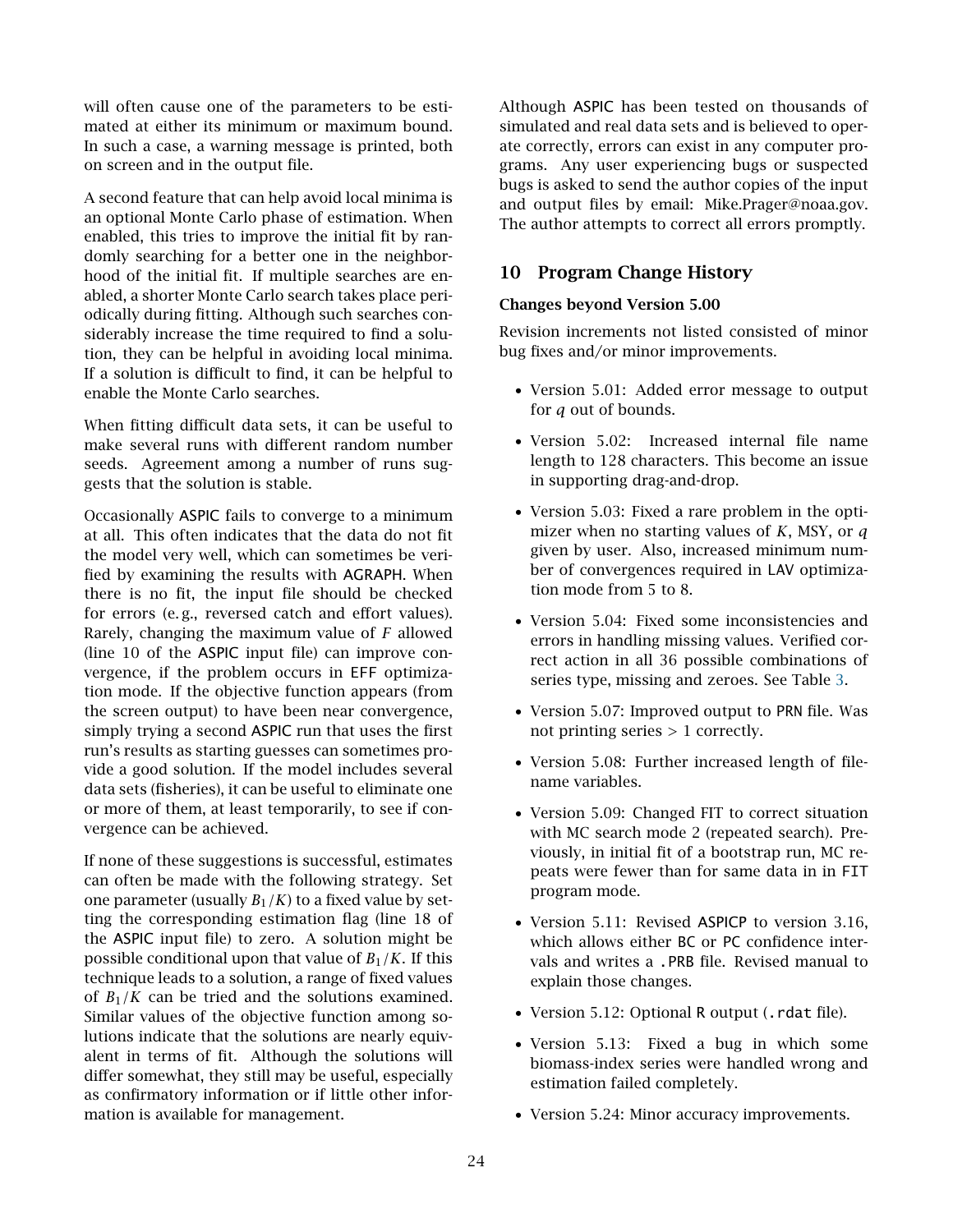- Version 5.42: Fix bug in computing confidence interval on yield at  $F_{\text{MSY}}$  in terminal year.
- Version 5.52: Programs open in scrolling consoles; R output available in bootstrap mode; other minor bug fixes and improvements.

For further details, please see the change log supplied in PDF format.

# <span id="page-24-0"></span>11 Source Code

The Fortran source code for this software uses certain proprietary routines from the book *Numerical Recipes* by Press et al., and for that reason can not be freely distributed. Numerical Recipes Software has kindly granted their permission (ID number V95038) for the author to supply the source code to users upon specific request. However, any source code so supplied must not then be redistributed to others.

The author also wishes to be aware of all distribution of the source code, so that any useful modifications or error corrections can be made in the master copy of the software to benefit all users.

If you require a copy of the Fortran source code for this software, please request it from the author. In your letter or email, please include the following:

- 1. Your true name, institutional affiliation, physical address, and email address or telephone number
- 2. Your agreement that you will not redistribute the source code to others.
- 3. Your agreement that, if you modify the source code, you will not distribute any resulting program (or programs), nor the modified source code, beyond your immediate working group at your own location.
- 4. Your agreement that, if you modify the source code, you will ensure that your users do not redistribute either the modified source code or any resulting program or programs.
- 5. Your agreement that if you identify errors in the software, you will contact the author promptly so that the errors can be fixed for all users.

# <span id="page-24-1"></span>References

- <span id="page-24-13"></span>Efron, B. E., and G. Gong. 1983. A leisurely look at the bootstrap, the jackknife, and cross-validation. American Statistician 47: 36–48.
- <span id="page-24-6"></span>Fletcher, R. I. 1978. On the restructuring of the Pella–Tomlinson system. Fishery Bulletin 76: 515– 521.
- <span id="page-24-12"></span>Fox, W. W. Jr. 1970. An exponential yield model for optimizing exploited fish populations. Transactions of the American Fisheries Society 99: 80–88.
- <span id="page-24-2"></span>Fox, W. W., Jr. 1975. Fitting the generalized stock production model by least-squares and equilibrium approximation. Fishery Bulletin 73: 23–37.
- <span id="page-24-11"></span>Graham, M. 1935. Modern theory of exploiting a fishery, and application to North Sea trawling. Journal du Conseil International pour l'Exploration de la Mer 10: 264–274.
- <span id="page-24-15"></span>Freedman, D. A., and S. C. Peters. 1984. Bootstrapping a regression equation: some empirical results. Journal of the American Statistical Association 79: 97–106.
- <span id="page-24-9"></span>Haddon, M. 2001. Modeling and quantitative methods in fisheries. Chapman & Hall, Boca Raton, Florida. 406 p.
- <span id="page-24-10"></span>Hilborn, R., and Walters, C. J. 1992. Quantitative fisheries stock assessment. Chapman and Hall, New York, NY. 570 p.
- <span id="page-24-14"></span>Klockars, A. J., and G. Sax. 1986. Multiple comparisons. Sage University, Quantitative Applications in the Social Sciences, Paper No. 07–61.
- <span id="page-24-3"></span>Mohn, R. K. 1980. Bias and error propagation in logistic production models. Canadian Journal of Fisheries and Aquatic Science 37: 1276–1283.
- <span id="page-24-16"></span>Nelder, J. A., and R. Mead. 1965. A simplex method for function minimization. Computer Journal 7: 308–313.
- <span id="page-24-4"></span>Pella, J. J. 1967. A study of methods to estimate the Schaefer model parameters with special reference to the yellowfin tuna fishery in the eastern tropical Pacific ocean. Dissertation, University of Washington, Seattle.
- <span id="page-24-5"></span>Pella, J. J., and Tomlinson, P. K. 1969. A generalized stock production model. Bulletin of the Inter-American Tropical Tuna Commission 13(3): 419– 496.
- <span id="page-24-7"></span>Prager, M. H. 1992a. ASPIC: A Surplus-Production Model Incorporating Covariates. Collected Volume of Scientific Papers, International Commission for the Conservation of Atlantic Tunas (IC-CAT) 28: 218–229.
- <span id="page-24-8"></span>Prager, M. H. 1992b. Recent developments in ex-